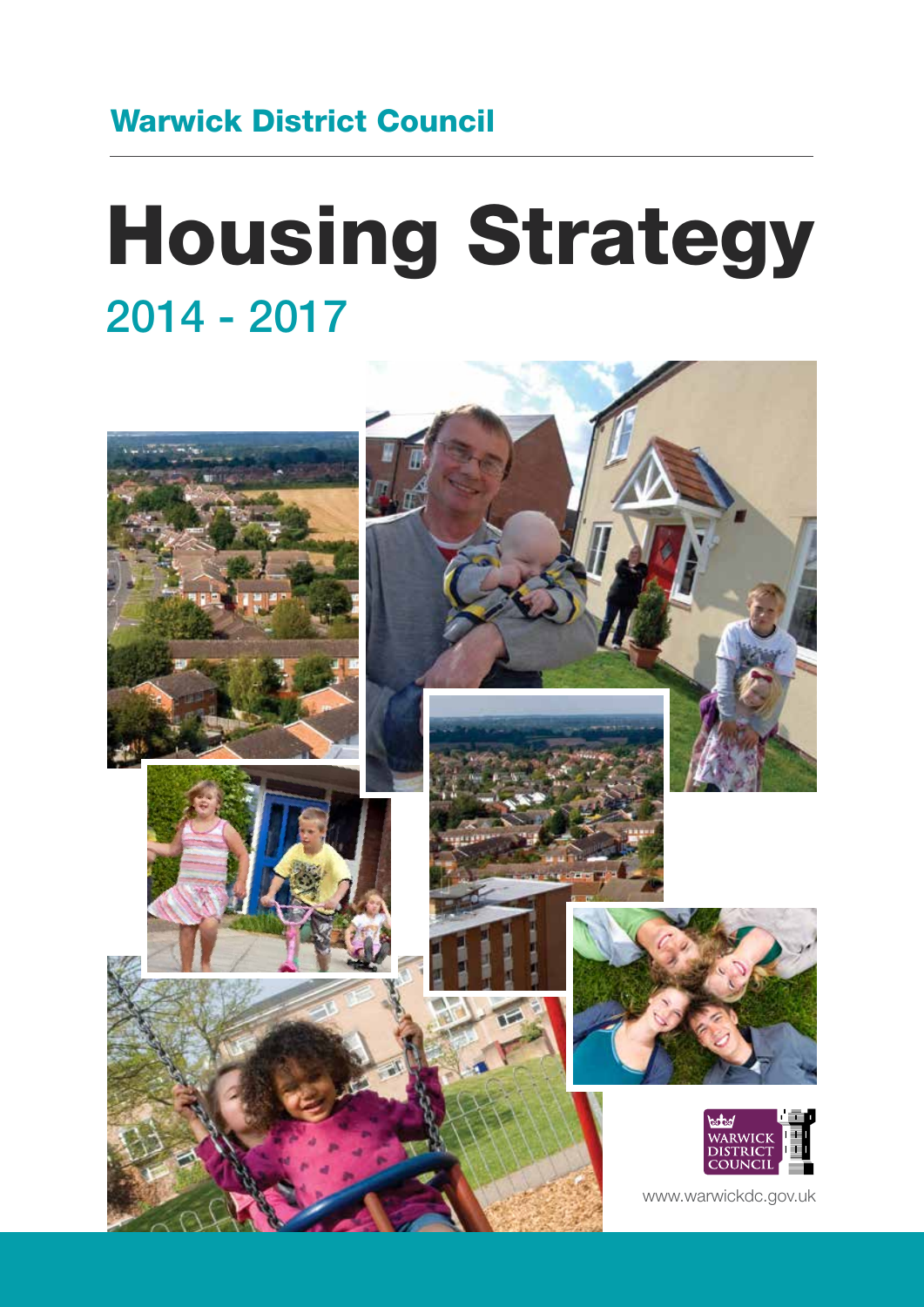# **Contents**

| Foreword                                                                                                              | $\overline{2}$ |
|-----------------------------------------------------------------------------------------------------------------------|----------------|
| The context for the strategy                                                                                          | 4              |
| - Demographics                                                                                                        | $\overline{4}$ |
| - Economy                                                                                                             | 5              |
| - Deprivation, health and social care                                                                                 | 5              |
| - Housing                                                                                                             | 6              |
| <b>The policy framework</b>                                                                                           | 7              |
| - The National Housing Policy Agenda                                                                                  | $\overline{7}$ |
| - Regional policy context                                                                                             | $\overline{7}$ |
| - Our vision as a council                                                                                             | 8              |
| - Our housing priorities                                                                                              | 9              |
| <b>Objective 1: Enabling and providing services</b><br>that help people to sustain their homes                        | 10             |
| Objective 1: Delivery Plan                                                                                            | 12             |
| <b>Objective 2: Meeting the need for housing</b><br>across the district                                               | 17             |
| Objective 2: Delivery Plan                                                                                            | 19             |
| <b>Objective 3: Raising standards of management, repair and</b><br>improvement of existing housing and neighbourhoods | 24             |
| Objective 3: Delivery Plan                                                                                            | 26             |
| The strategic process                                                                                                 | 30             |
| <b>Background documents and data sources</b>                                                                          | 31             |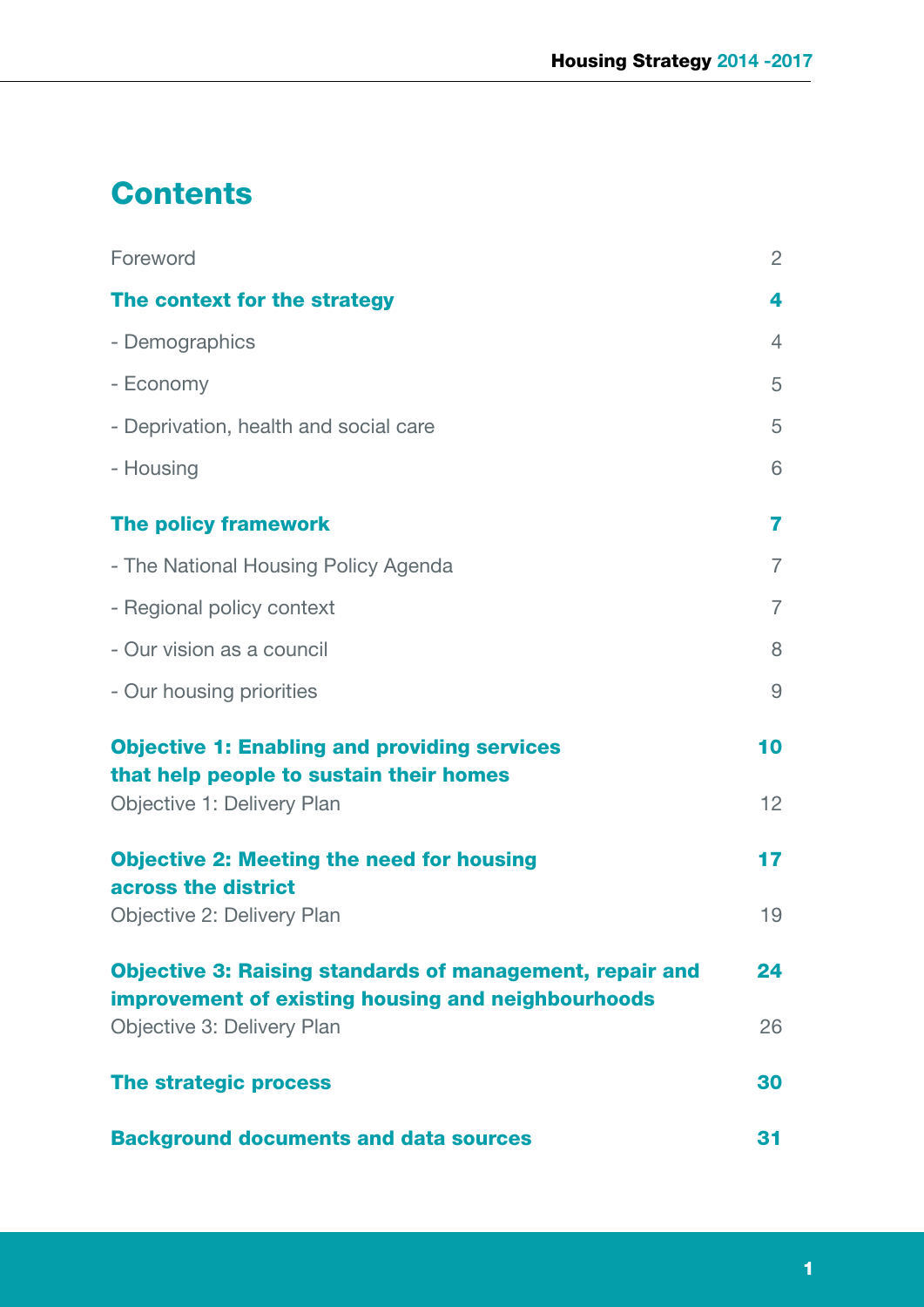### Foreword

I am delighted to introduce a new Housing Strategy for Warwick District Council (WDC). This is essential at a time when wide-ranging new legislation has been enacted, not just in housing, but also in related policy areas such as planning, localism, public health, the environment and welfare reform.

The role that good quality housing can play in building and maintaining safe, inclusive and sustainable communities is well understood, as indeed is the contribution that housing makes to the physical, mental and emotional well-being of individuals and their families. In establishing our plans for housing we are always mindful of these wider impacts and we have therefore embedded this strategy within the broader local policy framework set out in the Sustainable Community Strategy.

Housing is a key priority within the Sustainable Community Strategy alongside four other themes: prosperity; health and well-being; safer communities; and sustainability. This strategy contributes to all of these:

- A healthy supply of housing within a reasonable distance of employment centres helps to support growth in the economy;
- Safe, warm, dry housing in a good state of repair and within existing

community networks has a clear and positive impact upon people's health and also helps to improve the educational attainment levels of children;

- Council services help to reduce crime by careful estate design in new developments, by prompt action to repair vandalism and clean up graffiti, and by appropriate management strategies for dealing with anti-social behaviour; and
- The design and location of new housing has major direct and indirect impacts upon sustainability, cutting carbon emissions through energy efficiency measures and reducing the number of car journeys.

We have developed this strategy through a wide-ranging consultation with our partners and stakeholders and this has provided us with a rich source of interesting ideas, many of which we have taken on board. We will continue to draw upon these ideas as we prepare a more detailed delivery plan to take forward the objectives of this strategy.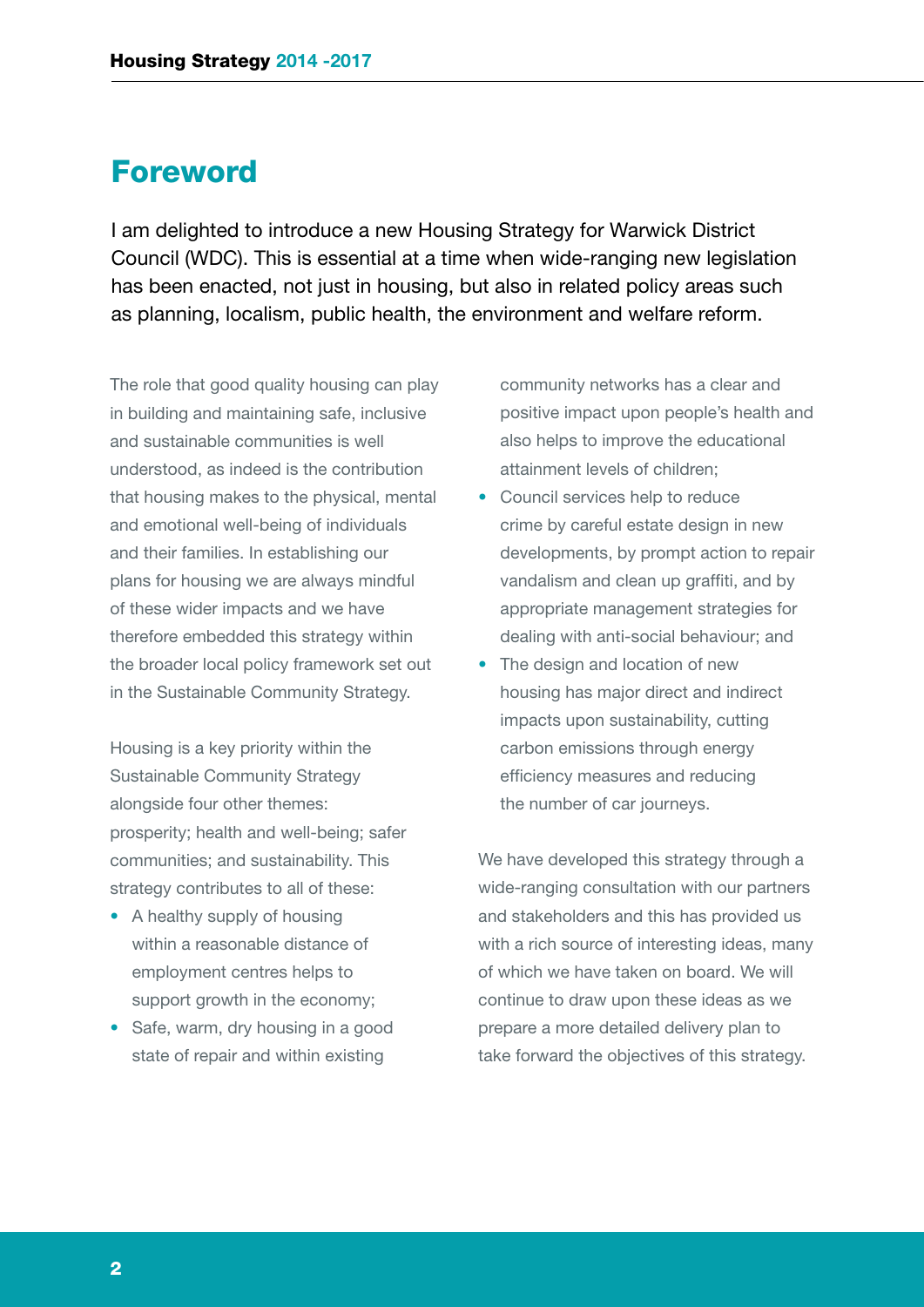The consultation responses also helped us to shape our three strategic objectives for housing:

- Enabling and providing services that help people to sustain their homes;
- Meeting the need for housing across the district; and
- Raising standards of management, repair and improvement of existing housing and neighbourhoods.

Over the next three years, all of our actions as a council in housing and related areas will be consistent with these three priorities and by working within this framework, we will make Warwick District a great place to live, work and visit.



Councillor Norman Vincett Housing & Property Portfolio Holder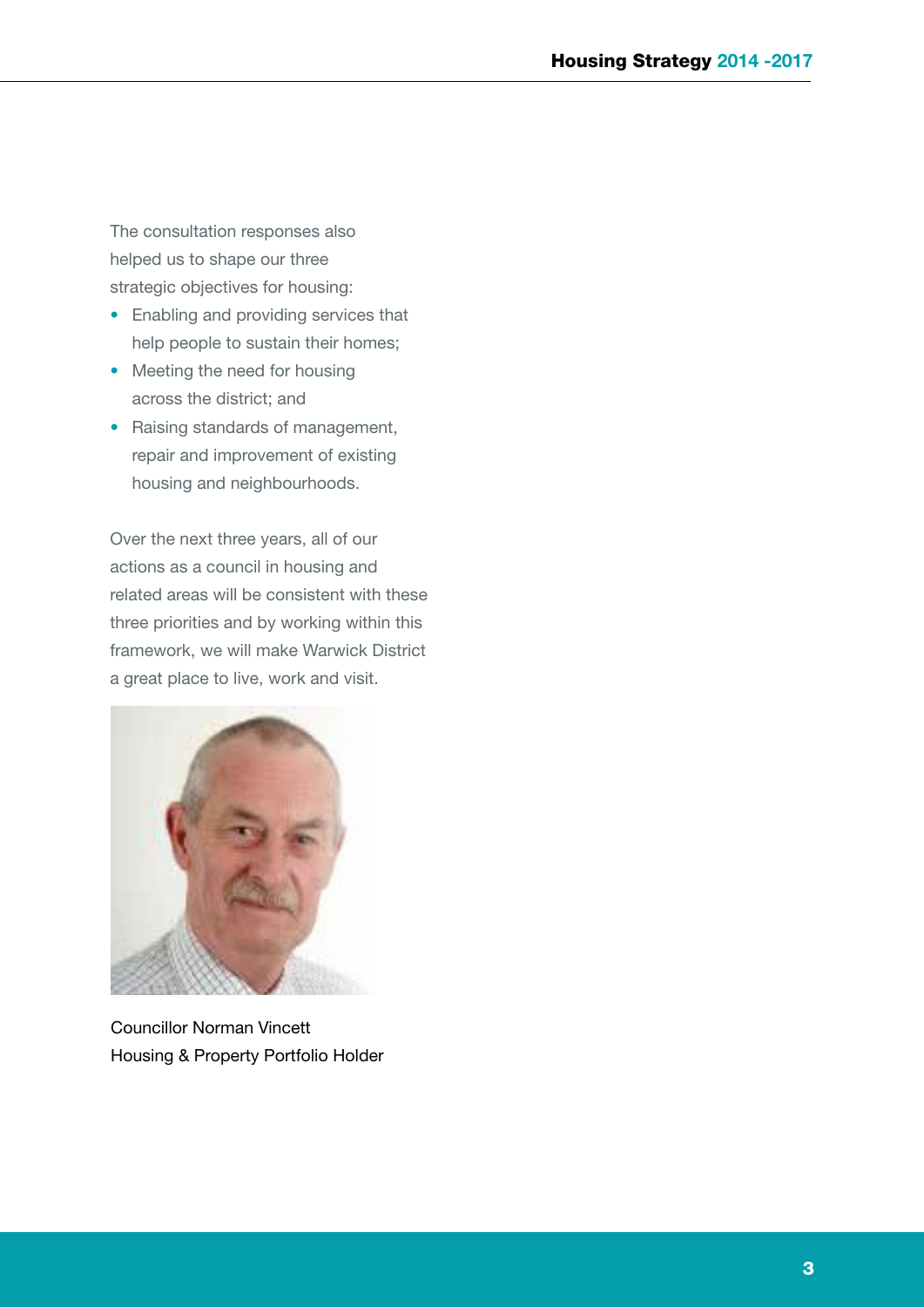### The context for the strategy

Warwick district covers an area of around 110 square miles in the Southern half of the county of Warwickshire in the West Midlands and is home to around 58,700 households (137,600 people).

The area includes the towns of Kenilworth, Royal Leamington Spa, Warwick and Whitnash, which together accommodate around three-quarters of the population while the remainder live in a number of small rural villages many of which are in the green belt. The district is bordered to the south and west by Stratford-on-Avon district, to the east by Rugby borough, and to the north by Solihull and the city of Coventry.

The district is in a central part of the country and has good strategic transport links. The M40 runs across the area providing direct access to London and the south-east, and indirect links to the north-west and Scotland, and to the south-west via the M6 and the M5 respectively. There are junctions

of the M1 and A14 outside the district near Rugby, providing links to the north and east. There are good rail links to the rest of the West Midlands and to London. The government's preferred route for the new high-speed rail line "HS2" passes through the district.

### **Demographics**

The population has grown significantly over the last ten years and is expected to continue to grow further in the future. The average age of the district's population is close to the national average (but the lowest in Warwickshire), while in fifteen-year age bands the only noticeable variations from the national pattern are slightly fewer people aged 0 to 14 and slightly more people aged 15 to 29.

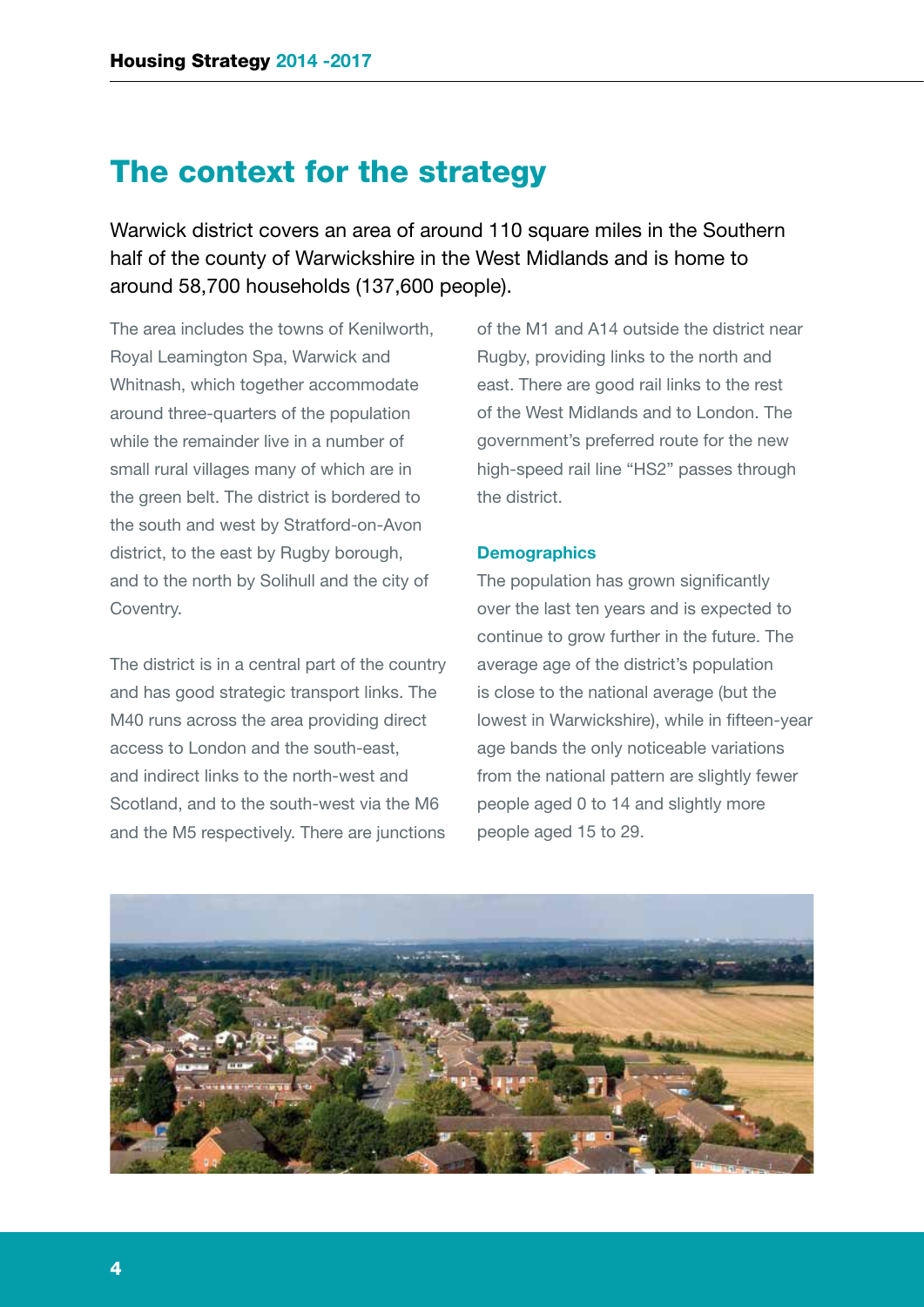Our district has the highest proportion of non "White-British" people in the county at 16.6% but this is still lower than is the case nationally and regionally. The largest ethnic groups in the district after White-British are "Asian/Asian British: Indian" (4.9%) and "Other White" (4.2%). Rugby (11.7%) and WDC (11.6%) have the highest proportions in the county of people who have come from abroad but these are still below the national average.

The types of household in the district show some interesting differences with the national, regional and county picture: we have one of the highest proportions of fulltime students in the country (among the top 10%) and this feeds into an above average number of single-person households: the highest in the county.

### **Economy**

Our local economy is diverse but three sectors account for over 70% of employment: "finance, IT, other business activities"; "distribution, hotels and restaurants"; and "public administration, education and health".

Compared to national and regional rates our unemployment rate of 4.7% in 2012/13 is considerably lower (and has been throughout the period from 2004 to the present) while average earnings for employees living in the district are higher at £30,500 in 2012.

#### **Deprivation, health and social care**

In the 2011 census 53% of households were not deprived in any sense, the highest figure in the county, 10% higher than the national average and 13% higher than the West Midlands. Only 17% were deprived in more than one way compared to 24% nationally and 27% regionally. The population of the district is relatively healthy with 84.5% of the population being in good or very good health, the highest in the county and better than the national and regional averages. This is also true of the narrower age band: those aged 16 to 64. More than 90% of people did not provide unpaid care, again the highest figure in the county exceeding national and regional averages. The 2013 Department of Health profile for WDC states that the health of people in the area is generally better than the England average.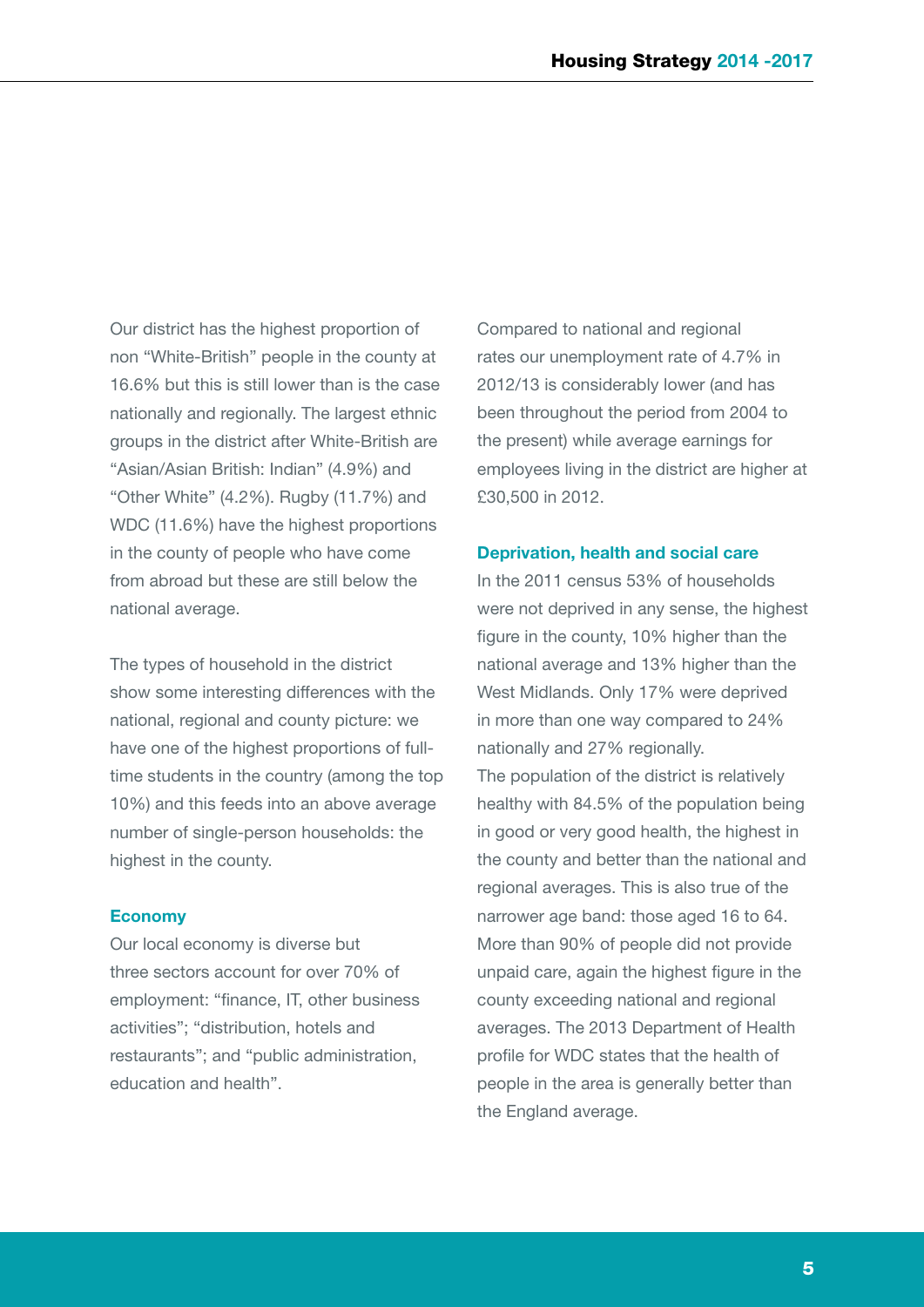Deprivation is lower, but an estimated 2,700 children in the district live in poverty and 17.6% of year 6 children are classed as obese. WDC fares significantly better than the national average on many health indicators but priority areas for action are identified as addressing alcohol misuse, smoking in pregnancy and tackling obesity.

#### **Housing**

There are 60,427 dwellings in the district and the profile is very different from the rest of the county. 18.5% of the stock is flats or maisonettes and a further 4.6% is flats in converted or shared houses, easily the highest in the county on both indicators. The overall figures for Warwickshire are 12.5% and 2.2% respectively. This has a distorting effect when looking at other property types but when this is removed and houses and bungalows only are considered, the spread of terraced (28%), semi-detached (40%) and detached properties (32%) is broadly similar to the county average.

Our district has the highest proportion of one-bed properties (10%) and the highest proportion of two-bed properties (28%) in the county and a significantly smaller number of three-bed properties (37%) although this is still our most common property size. We also had the second highest proportion of properties with more than three bedrooms meaning that WDC has the most balanced mix of properties by size in the county.

In terms of tenure, again WDC differs from the rest of the county in that it has the lowest rate of owner-occupation (67%) and the highest rate of private renting (18%), both figures being higher than the national averages. The amount of social housing (13%) is the second lowest after Stratfordon-Avon and around 4% below the national average.

Data from recent stock condition surveys shows that the stock is mainly post-war with 73% of private housing and 85% of council housing having been built since 1945, compared to 59% and 81% respectively nationwide. However many of these dwellings are now over 50 years old.

The average (median) house price in WDC in 2010 was £210,000. This was 18% above the Warwickshire average and 43% above the West Midlands average indicating stronger demand for market housing compared to other parts of the region.

Analysis of Council Tax band data shows WDC to have property values fairly evenly spread across the price range: just over 26% of properties are in the lower value bands A and B (compared to 56% nationally) 48% are in the middle bands C and D (30% nationally) and just over 26% of properties in the district are in band E or higher compared to 13% nationally.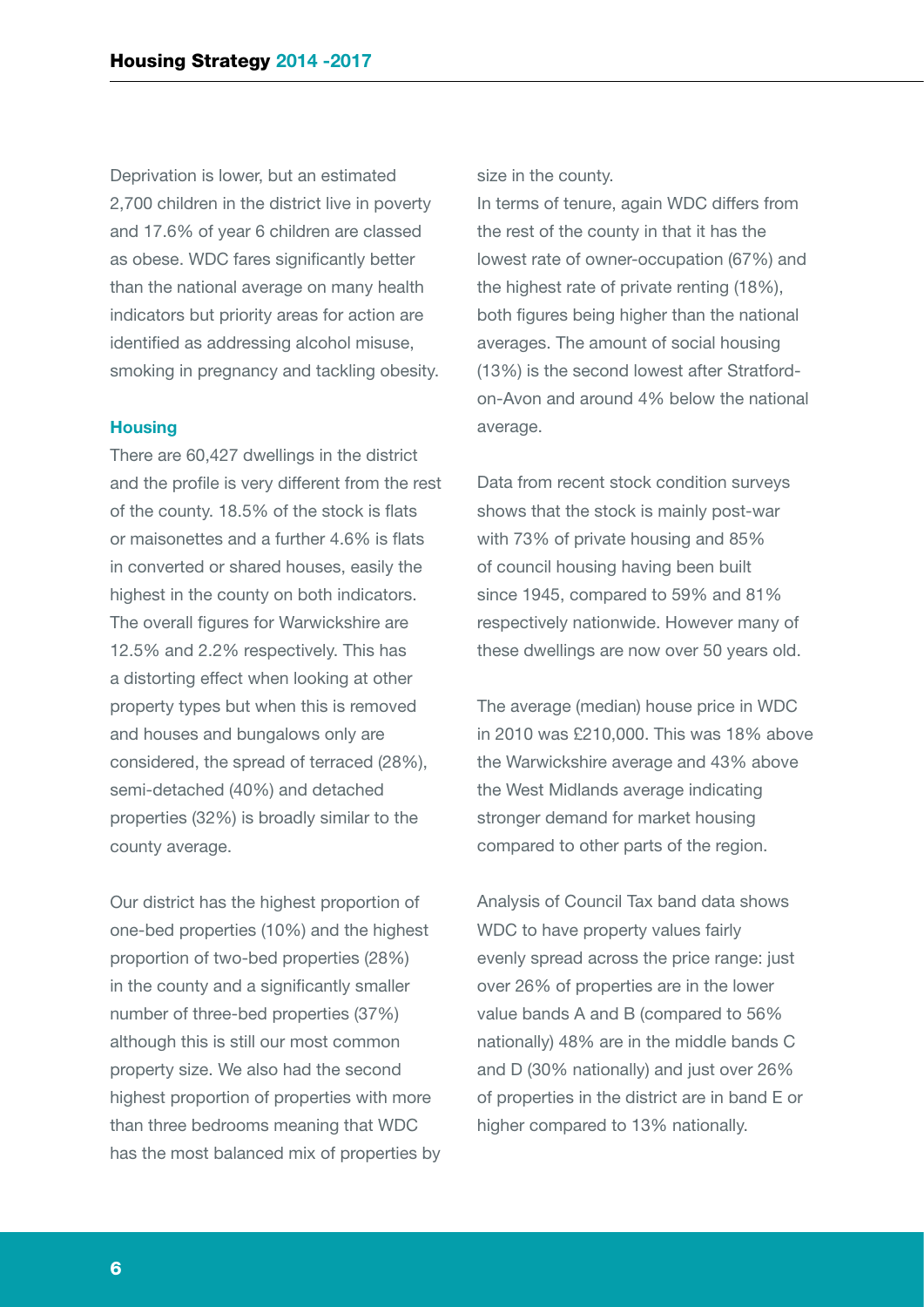# The policy framework

### **The national housing policy agenda**

In 2010 the coalition government took office and set out its policy agenda with the overriding objective of reducing the deficit in the public finances. This agenda has been translated into action over the past three years through substantial pieces of legislation such as the Localism Act 2011 and the Welfare Reform Act 2012 and through two spending reviews: in October 2010 and June 2013.

The government's national policies for housing were set out in "Laying the Foundations: A Housing Strategy for England" in November 2011. This summarised a number of housing policies that were already being implemented at that time but added some new proposals aimed at unlocking the housing market and getting the building industry moving again. There have been further initiatives since then, particularly in the 2013 spending review.

The drivers for government housing policy are: increasing the number of available homes; improving the rented housing sector; providing housing support for older and vulnerable people; and helping people to buy a home.

There have also been significant reforms in a range of other policy areas that impact upon housing. These include planning policy, welfare reform and the Green Deal.

#### **Regional policy context**

The current government has a policy of localism, which it describes as having power exercised at the lowest practical level, close to the people who are affected by decisions. This has meant that since 2010 there has been less emphasis upon regional governance, with much of the regional and sub-regional governance infrastructure having been abolished.

However, there are still some requirements to work with our neighbouring authorities and we do still work with our partners on a regular basis where it is in our joint interests to do so. As an example the planning reforms mentioned above have removed regional planning structures but under the National Planning Policy Framework there is still a duty to cooperate with neighbouring local councils on issues that cross administrative boundaries, and we have recently commissioned a sub-regional Strategic Housing Market Assessment with most of the other authorities in the county.

In terms of housing, the most significant regional document is the Warwickshire Local Investment Plan (LIP) which was drawn up in partnership between the five district councils, the county council and the Homes and Communities Agency (HCA). The purpose of the LIP was to draw out key county-wide themes and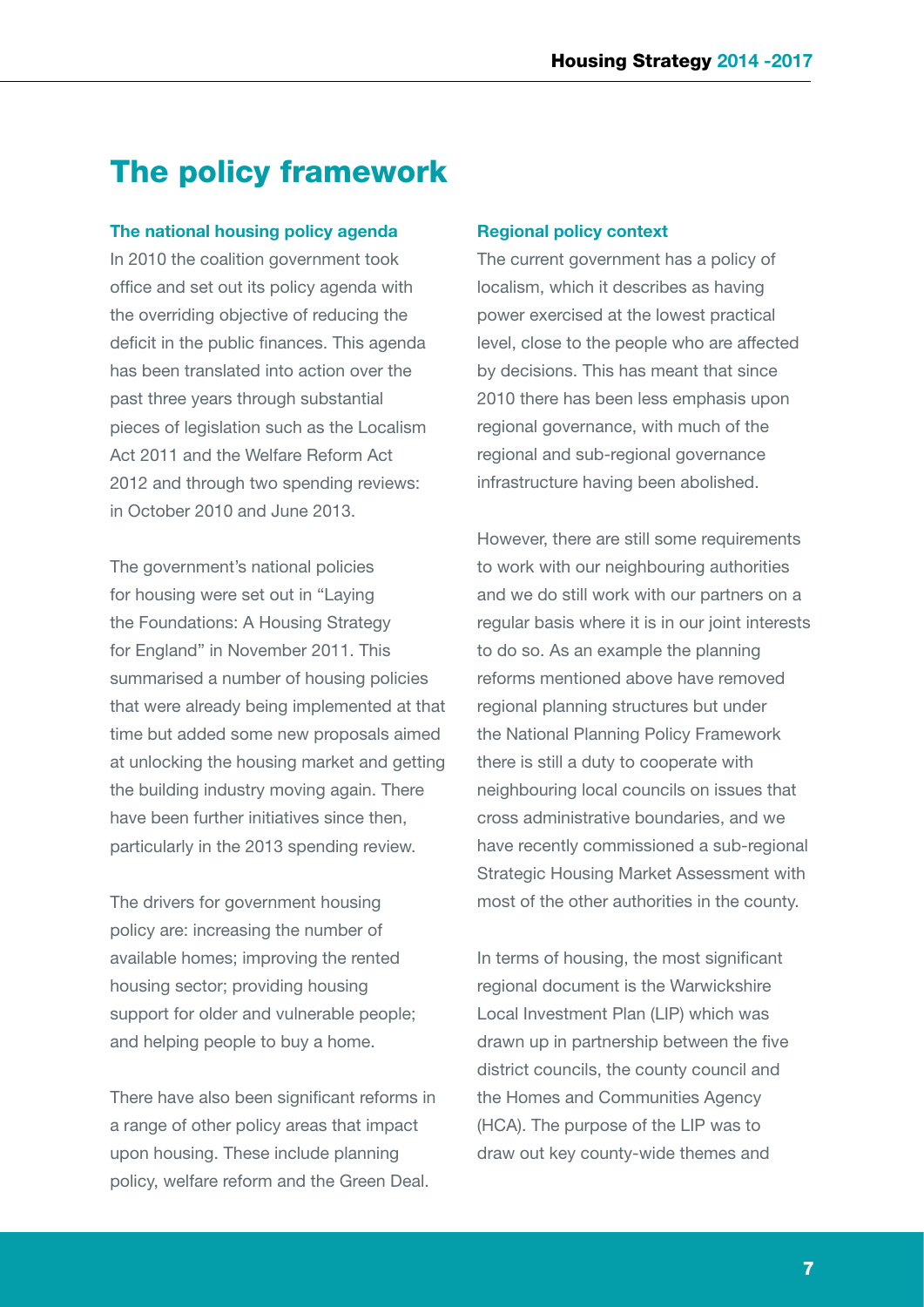to help to direct investment, from the HCA and others, towards housing and regeneration schemes that could address the identified priorities. The four thematic priorities for the LIP are: meeting affordable housing growth needs; addressing rural housing growth and affordability; meeting housing needs of vulnerable groups; and improving existing housing stock. While the plan still carries weight, it was finalised in March 2011 and at the time of writing consideration is being given to how this should be updated for the future.

The other major housing-related issue that is tackled at county-level is the social care and health agenda. A Health & Wellbeing Board (HWB) has been set up with strategic responsibility for producing a "Joint Strategic Needs Assessment" (JSNA) feeding into a strategy geared towards improving the health and wellbeing of the local population.

The JSNA identifies a number of key messages for housing: the demand for housing in Warwickshire will continue to grow; services for families will need to change to reflect the shifting makeup of family units and how they choose to live; welfare reform will have a key impact; and housing affordability is likely to remain an issue in Warwickshire. The resulting Interim Health & Wellbeing

Strategy has an aspiration that "In Warwickshire people will live longer, in better health and be supported to be independent for as long as possible. We will see the people of Warwickshire free from poverty, have a decent standard of living and no child will start their lives at a disadvantage or be left behind." It identifies three priorities: "mobilising communities to develop and sustain their independence, health and well-being"; "improving access to services"; and "public services – working together".

#### **Our vision as a council**

In 2009 the Local Strategic Partnership for WDC, known as the Warwick Partnership, produced "A Shared Vision – Warwick District's Sustainable Community Strategy 2009 – 2026". This provided an overarching vision for the whole area and sets the strategic direction for all of the work of the district council, including housing. The vision of the strategy, supported by the identification of four priority themes and five cross-cutting themes, was:

"Warwick District, a great place to live, work and visit, where we aspire to build sustainable, safer, stronger and healthier communities."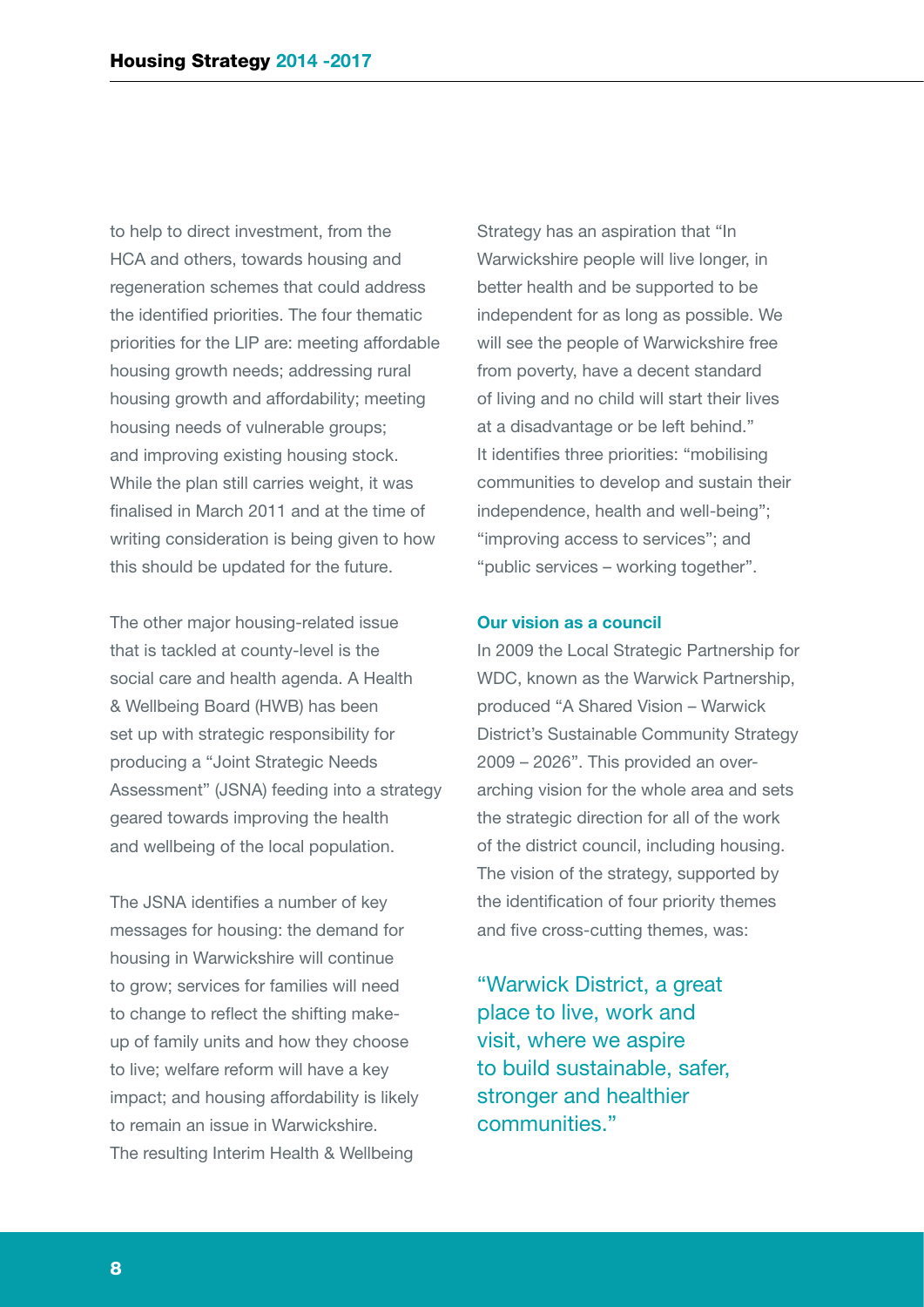The Warwick Partnership no longer exists and the strategy is now four years old but a recent review by senior managers found that it is still largely fit for purpose. In particular the vision is still appropriate and, after some minor amendment, so are the themes, which are now as follows:

| The refreshed Sustainable Community Strategy |                                                                                                                                                                                                                                                                                                                |
|----------------------------------------------|----------------------------------------------------------------------------------------------------------------------------------------------------------------------------------------------------------------------------------------------------------------------------------------------------------------|
| <b>Theme</b>                                 | <b>Strategic aim</b>                                                                                                                                                                                                                                                                                           |
| Prosperity                                   | To improve the economic, social and environmental well-being of Warwick<br>District by pursuing a balanced and sustainable growth agenda that delivers<br>improvements in each of these areas whilst protecting those things that make<br>Warwick District special.                                            |
| Health &<br>well-being                       | To enable and encourage the people of Warwick District to have equal access<br>to a healthy life and sense of wellbeing, ensuring that our actions are aligned<br>with the Warwickshire Health & Wellbeing Board's Strategy.                                                                                   |
| Housing                                      | To address the housing needs of those who wish to live and work in<br><b>Warwick District.</b>                                                                                                                                                                                                                 |
| Safer<br>communities                         | To work in partnership to reduce violent crime, anti-social behaviour<br>and re-offending.                                                                                                                                                                                                                     |
| Sustainability                               | To minimise our use of natural resources and CO2 emissions, improve the energy<br>and water efficiency of our buildings and operations, and source as much of<br>our energy as possible from renewable sources. We will also act as a lead in the<br>community on climate change and energy efficiency issues. |

Geographically, based upon deprivation indices, the strategy targeted three areas, Brunswick ward, Crown ward and West Warwick. The aim was that no area should be in the worst 30% of small areas in the country.

### **Our housing priorities**

A housing strategy needs to take account of the national context but also sits within the broad policy agenda set by the Sustainable Community Strategy referred to above. We also felt that it was important to consult widely. Fuller details of the process are set

out at the end of this document.

Taking account of consultation the priorities for the strategy are:

- Enabling and providing services that help people to sustain their homes;
- Meeting the need for housing across the district; and
- Raising standards of management, repair and improvement of existing housing and neighbourhoods.

Further information is set out on the following pages about each priority, including detailed delivery plans.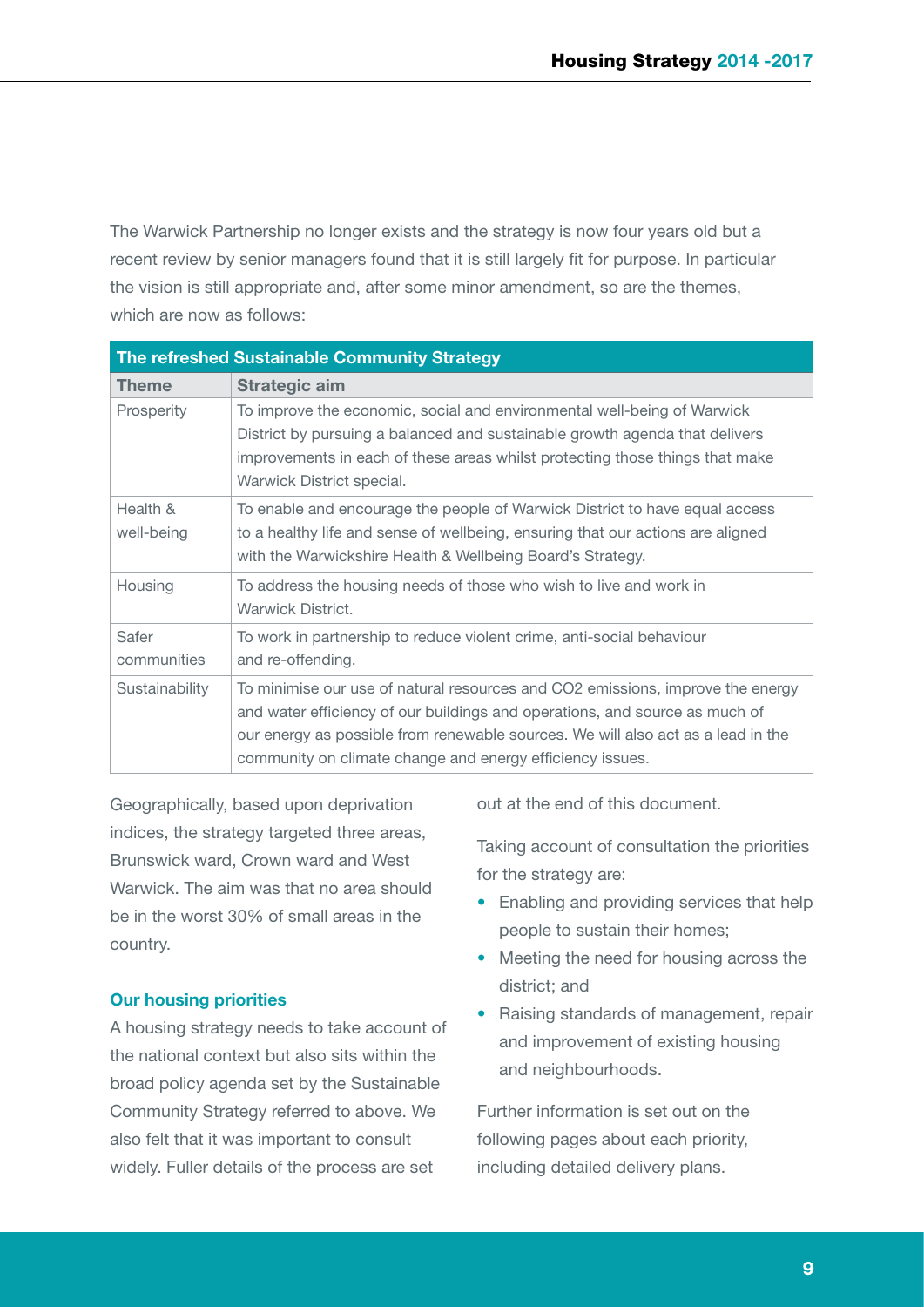### Objective 1

# Enabling and providing services that help people to sustain their homes

### **Tackling this priority will help to make WDC a great place to live, work and visit by:**

- Supporting all sections of the community, including the homeless and people with specific needs, to quickly and effectively resolve any housing issues that they have;
- Ensuring a healthy local population, able to live independently with appropriate support where necessary; and
- Integrating housing and other services to ensure a co-ordinated approach to tackling wider issues such as crime and disorder, environmental improvement and educational attainment.

### **Why we think this is a priority:**

Although our district as a whole comes out very well on many indicators when compared to national averages, nevertheless there are still some deprived areas and people in our communities who are in need of help to enable them to live independently or maintain their homes. For example some 14% of households have support needs and 11% of these (around 900 households) currently live in unsuitable housing. Population growth would add an estimated 3,000 households with a support need over the next twenty years.

The most common support needs are for alterations to bathrooms and toilets, for emergency alarms, for help maintaining the home, or for level-access showers.

The age structure of the population is projected to change with people aged 60 or more estimated to increase by 32%. Furthermore the 75-and-over population is projected to increase by 53% and the 85-and-over population by 84% with clear implications for the type of housing that will be needed in the future.

20% of our households are living in fuel poverty, above the national average, and this position is likely to worsen as fuel cost increases continue to exceed inflation. Over 21% of housing falls into the two lowest ratings for Energy Performance Certificates.

### **What people we consulted said:**

- Helping people to live independently – a higher profile for the Home Improvement Agency and Telecare.
- What housing support will be available for women fleeing abusive relationships?
- Educate householders to cope with benefit changes and money management.
- Make support services attractive to young people.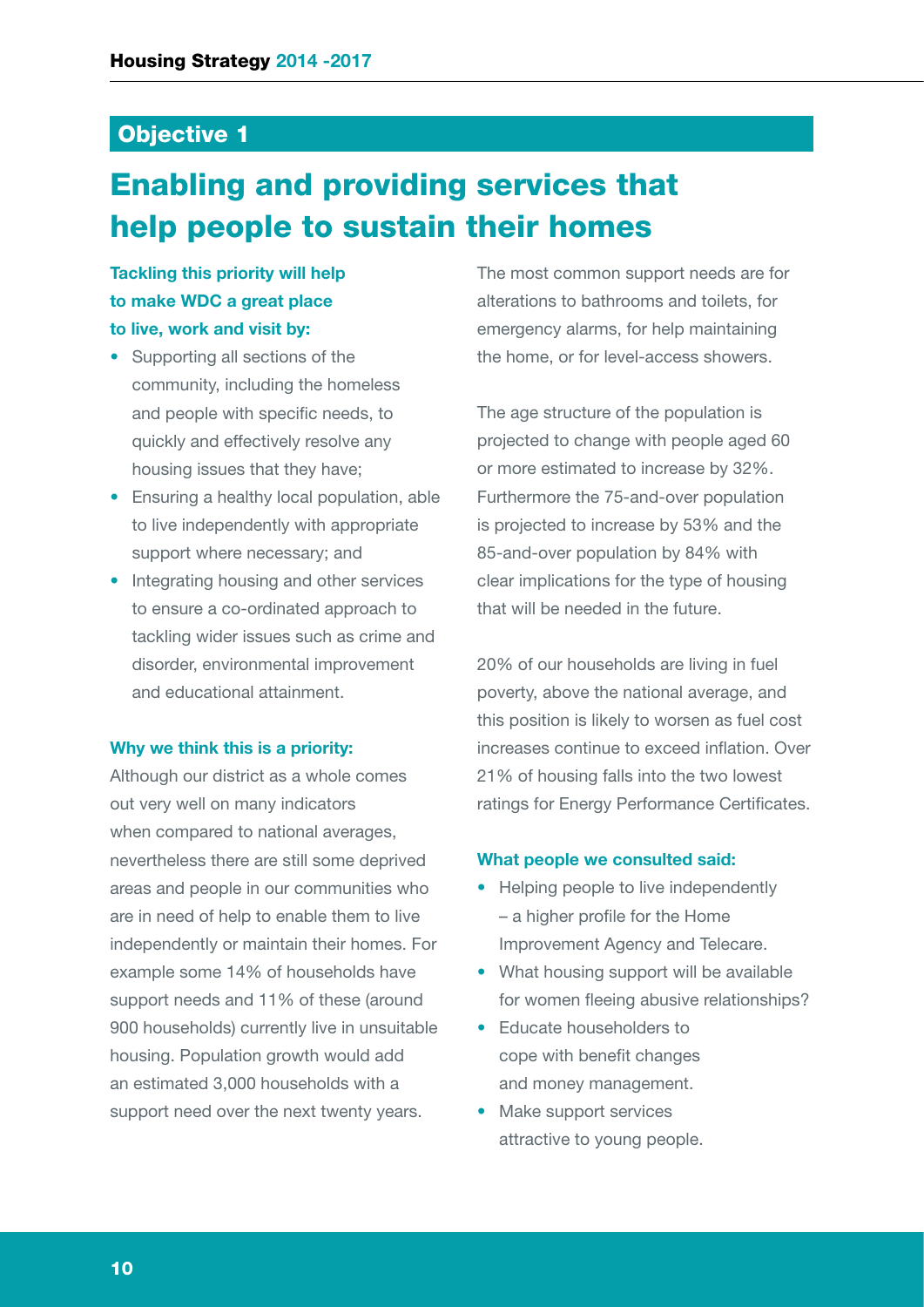- Make stronger links to Health & Wellbeing and Sustainability objectives.
- Affordability: people are anxious about paying rent and other bills now.
- Provide effective housing advice services.
- Secure specialist housing support services for vulnerable customers, i.e. OAPs and disabled of all ages.
- Vulnerable people are exposed to high levels of risk in some areas where insufficient support leads to people who are drunk or drugged accessing shared property.
- Disabled young people have less residential learning options because of cutbacks.
- The under-occupation charge has created unprecedented levels of stress and concern for disabled people and their carers.
- Under-occupation charge should apply to pensioners as well.
- The under-occupation charge is unfair due to lack of one-beds.
- There is little choice for people using care homes, some of those homes are very institutional and are run in very outdated styles, leaving people isolated from communities.
- There is a need to build on the building blocks of success already in place by mapping those services currently

available. This will reduce overlapping, duplication and start to reduce a silo way of working that is rife across the district.

- Need for an Information Sharing Protocol for key players.
- Understand our customers in order to assess the need for services in the district.
- Set a Homelessness Action Plan based around: better partnership working; sustainable communities; preventing homelessness; making better use of existing stock; new build; and good practice.
- Hold local forums for young people on domestic & financial management.
- Promote balanced and sustainable communities, improve energy efficiency and affordable warmth.
- Gypsies and travellers using sites and not moving on.
- Benefits should go direct to landlords.
- Work with credit unions.
- Assist people with taking in lodgers.
- Where does the third sector fit in (partnership working)?
- Gather and publicise all grants available to assist with fuel bills.
- Travellers valid information not hearsay.
- Regular inspections of property may highlight a person's need for support – home visits.
- How can social media be used?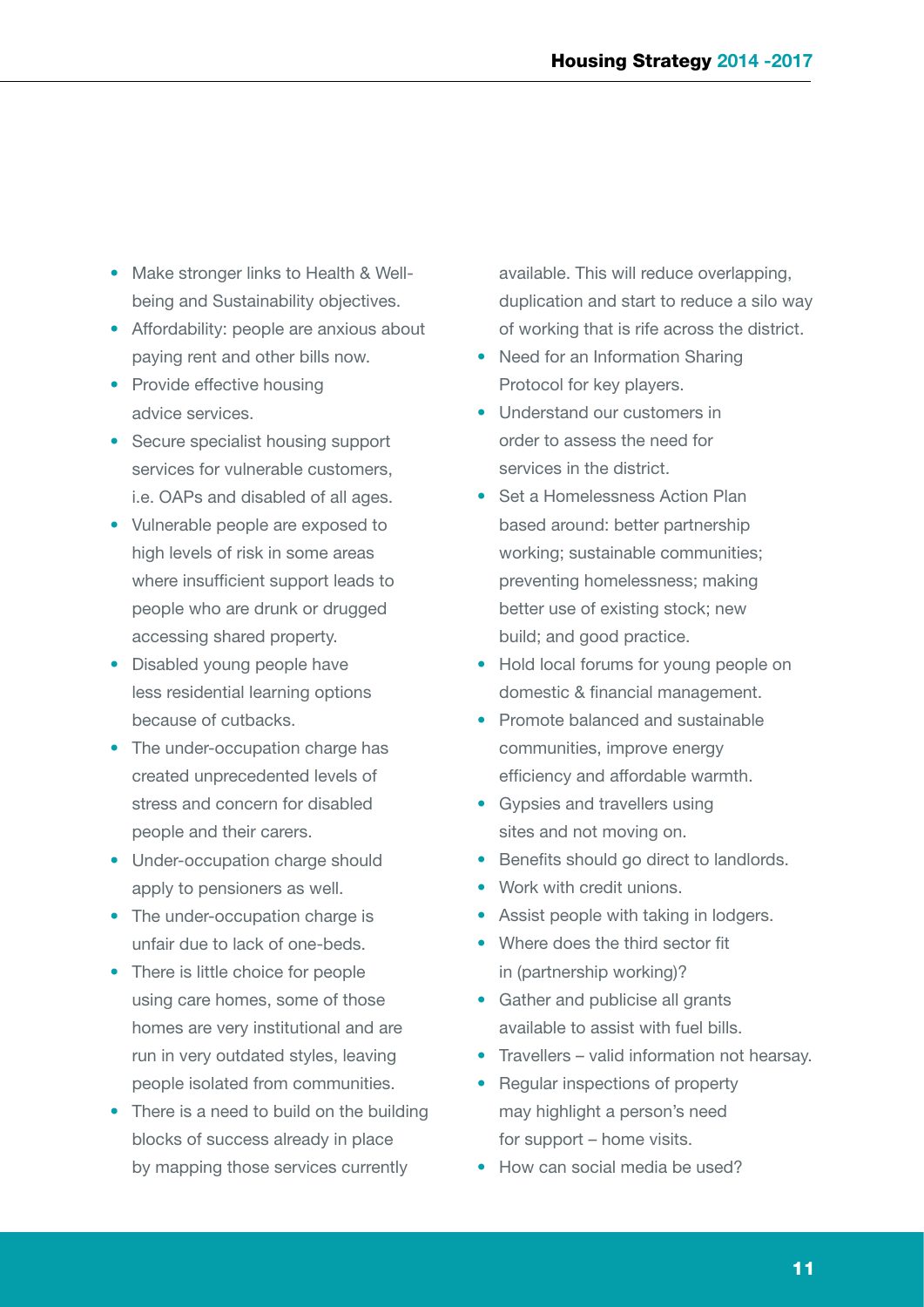# Objective 1: Delivery Plan

**1.1 Working with Warwickshire County Council as it identifies its priorities for housingrelated support services that have in the past been funded by the Supporting People regime, such as people with mental health problems, people suffering domestic abuse, substance mis-users, and homeless people with support needs.**

| Resources:                                    | An officer with responsibility for taking this forward will need to commit perhaps<br>$2 - 3$ days per month in 2014/15 reducing to $1 - 1.5$ days per month for 2015/16<br>and 2016/17.                                                                                                              |
|-----------------------------------------------|-------------------------------------------------------------------------------------------------------------------------------------------------------------------------------------------------------------------------------------------------------------------------------------------------------|
| Manager:                                      | Abigail Hay                                                                                                                                                                                                                                                                                           |
| Funding:                                      | General Fund                                                                                                                                                                                                                                                                                          |
| <b>Specific</b><br>actions and<br>milestones: | Regular meetings with WCC staff.<br>۰<br>Reviewing local data and defining local needs.<br>$\bullet$<br>Providing local data on request.<br>$\bullet$<br>Briefing local service providers on a regular basis.<br>۰<br>Supporting bids to provide services that meet defined local needs.<br>$\bullet$ |

**1.2 Being fair and supportive but firm. This means using all available means to provide help and support to those who need it but also using our enforcement powers as a local authority for those who are causing problems (to themselves or to others) if they refuse to engage with or respond to our offer of help.**

| Resources:                             | Staff time – initial briefing by managers to staff and dealing with occasional queries<br>on application of the approach.                                                                                                                                                                                                                                                   |
|----------------------------------------|-----------------------------------------------------------------------------------------------------------------------------------------------------------------------------------------------------------------------------------------------------------------------------------------------------------------------------------------------------------------------------|
| Manager:                               | All                                                                                                                                                                                                                                                                                                                                                                         |
| Funding:                               | General Fund                                                                                                                                                                                                                                                                                                                                                                |
| Specific<br>actions and<br>milestones: | Implementation during 2014/15: managers of staff who deal with members of<br>$\bullet$<br>the public will need to think through how this relates to their service area and the<br>enforcement powers that they have.<br>They will then need to brief their relevant staff that this approach has been<br>$\bullet$<br>approved by the council and how it should be applied. |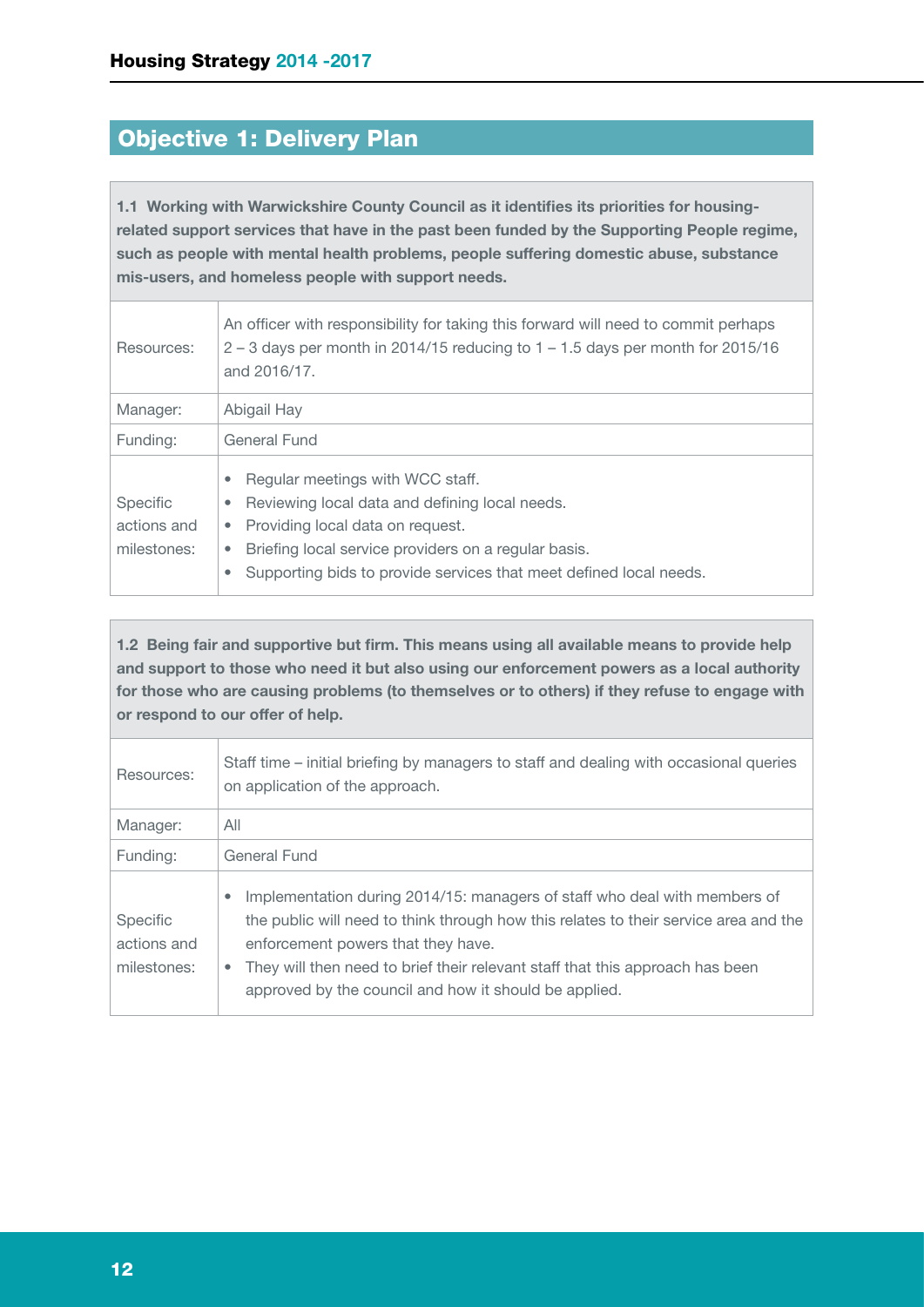| 1.3 Working with our partners across all sectors to support people in financial difficulties. |                                                                                                                                                                                                                                                                                                                                                                                                                                                                                                                                                                                                                    |
|-----------------------------------------------------------------------------------------------|--------------------------------------------------------------------------------------------------------------------------------------------------------------------------------------------------------------------------------------------------------------------------------------------------------------------------------------------------------------------------------------------------------------------------------------------------------------------------------------------------------------------------------------------------------------------------------------------------------------------|
| Resources:                                                                                    | Existing staff working with other partners                                                                                                                                                                                                                                                                                                                                                                                                                                                                                                                                                                         |
| Manager:                                                                                      | Jacky Oughton and Abigail Hay                                                                                                                                                                                                                                                                                                                                                                                                                                                                                                                                                                                      |
| Funding:                                                                                      | General Fund/Housing Revenue Account                                                                                                                                                                                                                                                                                                                                                                                                                                                                                                                                                                               |
| <b>Specific</b><br>actions and<br>milestones:                                                 | Investigate the potential of developing a programme of regular Money Advice<br>$\bullet$<br>sessions in partnership with other housing providers in the area (initial pilot at<br>Brunswick Healthy living Centre) by June 2014.<br>Develop a series of practical energy saving advice sessions to be delivered in<br>$\bullet$<br>the community on a regular basis, targeting "fuel poor" (initial pilot aimed at<br>Brunswick Healthy living centre by June 2014.<br>Develop a programme of handy money advice tips to deliver to all "mother and<br>۰<br>toddler" groups across the district by September 2014. |

### **1.4 Redesigning our service structure, reviewing policies and procedures across the service and developing service level agreements, internally and with service providers, to deliver better outcomes for customers.**

| Resources:                             | Being identified through the redesign project but is likely to result in an overall<br>saving.                                                                                                                                                   |
|----------------------------------------|--------------------------------------------------------------------------------------------------------------------------------------------------------------------------------------------------------------------------------------------------|
| Manager:                               | All                                                                                                                                                                                                                                              |
| Funding:                               | General Fund/Housing Revenue Account                                                                                                                                                                                                             |
| Specific<br>actions and<br>milestones: | Sustaining Communities and Business Support redesigns to be substantially<br>$\bullet$<br>complete by September 2014.<br>Asset Management redesign to commence when Asset Manager has been<br>۰<br>appointed and completed to a later timetable. |

| 1.5 Reviewing and updating the homelessness strategy. |                                                                                                                                                                                                                                                                                                                                                                                                                                |
|-------------------------------------------------------|--------------------------------------------------------------------------------------------------------------------------------------------------------------------------------------------------------------------------------------------------------------------------------------------------------------------------------------------------------------------------------------------------------------------------------|
| Resources:                                            | Approximately 45 working days at senior officer level for review and updating.<br>Resources for implementation will be identified in the new strategy.<br>Other costs: hospitality for meetings, printing and stationery, publicity, oncosts<br>and admin.                                                                                                                                                                     |
| Manager:                                              | Abigail Hay                                                                                                                                                                                                                                                                                                                                                                                                                    |
| Funding:                                              | General Fund                                                                                                                                                                                                                                                                                                                                                                                                                   |
| Specific<br>actions and<br>milestones:                | Draw up project plan for strategy development including homelessness review<br>۰<br>and consultation arrangements by 30/4/2014.<br>Set up Steering Group by 30/4/2014.<br>۰<br>Review current strategy action plan by 31/7/2014.<br>$\bullet$<br>Implement project plan to develop new strategy by 31/12/2014.<br>۰<br>Report to Executive by 31/3/2015.<br>$\bullet$<br>New strategy takes effect from 1/4/2015.<br>$\bullet$ |
| Comments:                                             | This is a statutory strategy and a new one is required to take effect from<br>1st April 2015.                                                                                                                                                                                                                                                                                                                                  |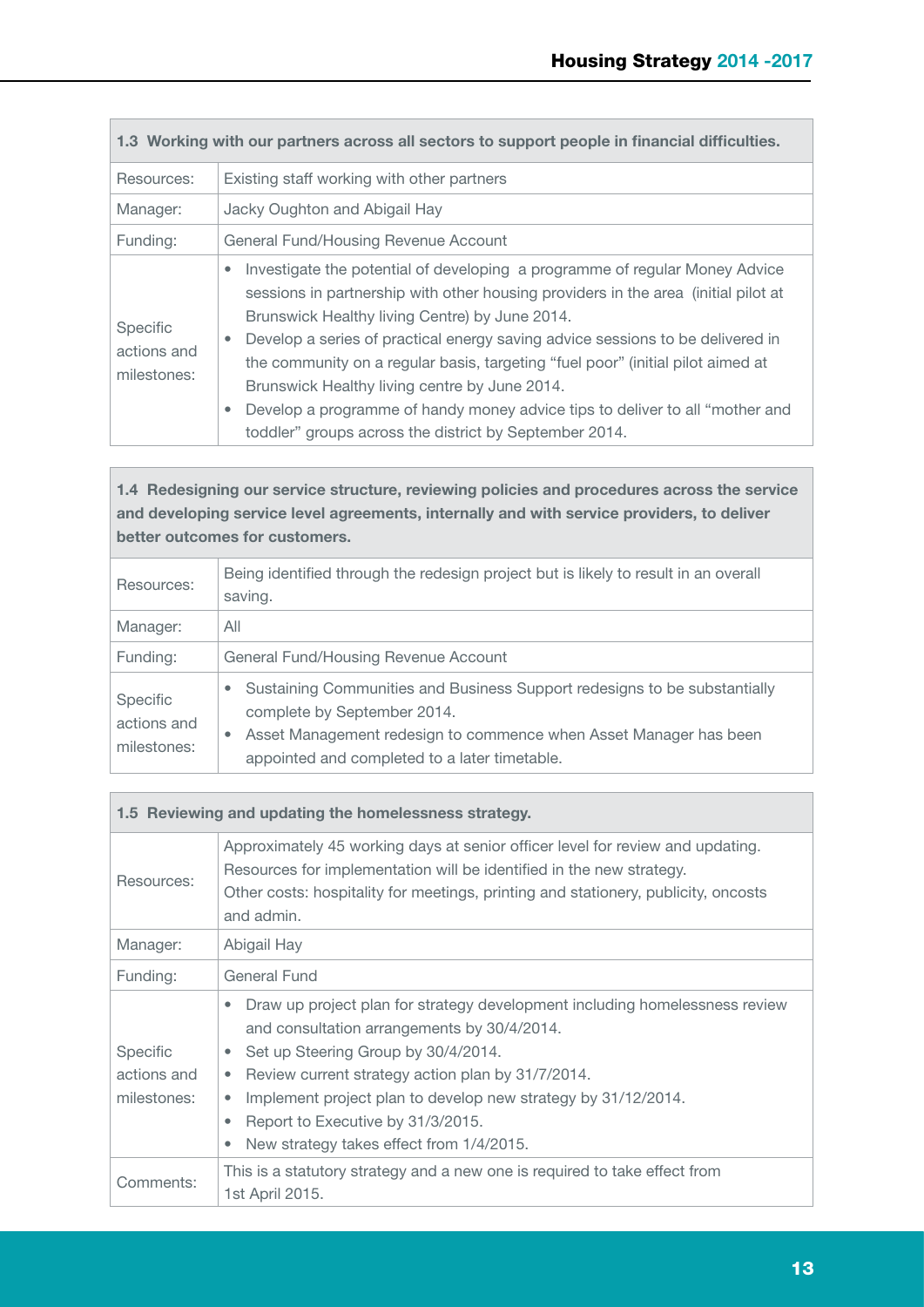| 1.6 Working with Warwickshire County Council on its extra-care programme providing more<br>flexible housing-with-support options for older people. |                                                                                                                                                                                                                                                                                                                                                                        |
|----------------------------------------------------------------------------------------------------------------------------------------------------|------------------------------------------------------------------------------------------------------------------------------------------------------------------------------------------------------------------------------------------------------------------------------------------------------------------------------------------------------------------------|
| Resources:                                                                                                                                         | Time commitment of Housing Strategy & Development Officer, approximately 10<br>days per year, capital if required. Capital funds to come from commuted sums if<br>possible, otherwise to be bid for.                                                                                                                                                                   |
| Manager:                                                                                                                                           | Abigail Hay                                                                                                                                                                                                                                                                                                                                                            |
| Funding:                                                                                                                                           | General Fund/Capital Programme                                                                                                                                                                                                                                                                                                                                         |
| Specific<br>actions and<br>milestones:                                                                                                             | Ongoing actions across the three-year period:<br>Regular meetings with WCC staff.<br>$\bullet$<br>Appraise demands in light of new SHMA and WCC data analysis.<br>۰<br>Assess current and projected supply.<br>$\bullet$<br>Agree numbers required.<br>$\bullet$<br>Consider sites as they arise.<br>۰<br>Work with WCC & RP partners to deliver schemes.<br>$\bullet$ |

### **1.7 Continuing to provide grants/loans to help low-income owner-occupiers with essential repairs or to rectify dangerous conditions.**

| Resources:                             | Existing staffing resources to review policy. Capital budget for 2014/15 already in<br>the budget process. Bids for future years to be assessed in light of new policy.                                                              |
|----------------------------------------|--------------------------------------------------------------------------------------------------------------------------------------------------------------------------------------------------------------------------------------|
| Manager:                               | Asset Manager                                                                                                                                                                                                                        |
| Funding:                               | General Fund/Capital Programme                                                                                                                                                                                                       |
| Specific<br>actions and<br>milestones: | Update the website.<br>$\bullet$<br>Review the existing policy.<br>۰<br>Undertake consultation.<br>$\bullet$<br>Report proposals to Executive by September 2014.<br>٠<br>Prepare to implement policy by 1st April 2015.<br>$\bullet$ |
| Comments:                              | This action may be subject to change when the redesign of the asset management<br>side of the housing service is progressed.                                                                                                         |

**1.8 Working with partners to raise awareness and educate residents on energy efficiency issues, assisting with grants and loans where appropriate and seeking to raise energy ratings, particularly in the private rented sector using the Housing, Health & Safety Rating System.**

| Manager:                               | Asset Manager/Sustainability Officer                                                                                                                                 |
|----------------------------------------|----------------------------------------------------------------------------------------------------------------------------------------------------------------------|
| Funding:                               | General Fund/Capital Programme                                                                                                                                       |
| Specific<br>actions and<br>milestones: | This action will be developed further following the appointment of a Sustainability<br>Officer and the redesign of the asset management side of the housing service. |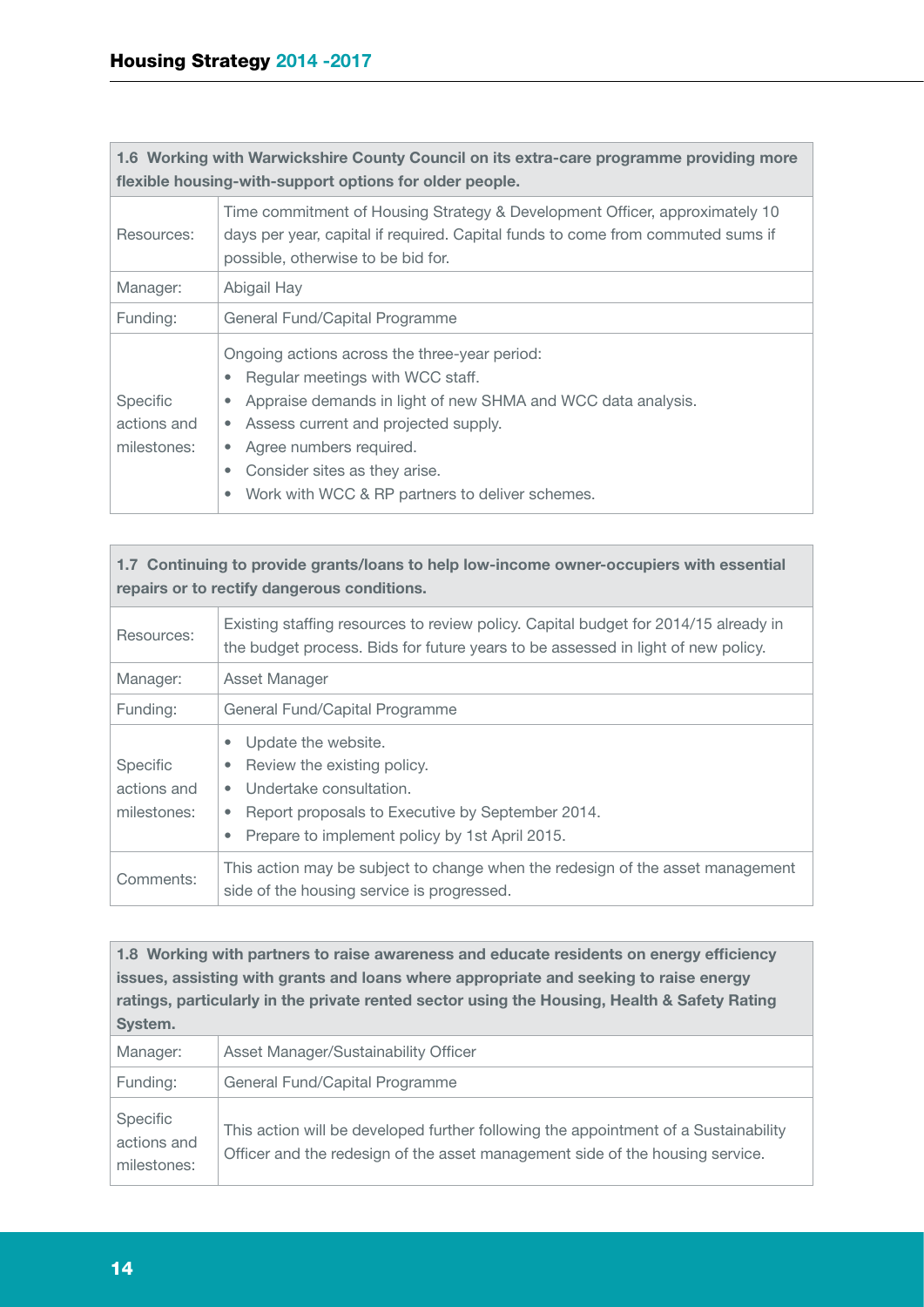| 1.9 Continuing to seek a proportion of properties built to the Lifetime Homes Standard on<br>new-build schemes. |                                                                                                                                                                                                                                                                                            |
|-----------------------------------------------------------------------------------------------------------------|--------------------------------------------------------------------------------------------------------------------------------------------------------------------------------------------------------------------------------------------------------------------------------------------|
| Resources:                                                                                                      | Housing Strategy & Development Officer's time in conjunction with Planning Policy.                                                                                                                                                                                                         |
| Manager:                                                                                                        | Abigail Hay                                                                                                                                                                                                                                                                                |
| Funding:                                                                                                        | General Fund                                                                                                                                                                                                                                                                               |
| <b>Specific</b><br>actions and<br>milestones:                                                                   | Await the outcome of the government's Housing Standards Review.<br>Consult with RPs, to be concluded within 3 months of conclusion of<br>$\bullet$<br>government review.<br>Develop new affordable housing policy (or Supplementary Planning Document)<br>$\bullet$<br>for the Local Plan. |
| Comments:                                                                                                       | This is the continuation of an existing policy. It will be considered within the Local<br>Plan process.                                                                                                                                                                                    |

| 1.10 Expecting new developments to achieve "secured by design" standards for the estate<br>layout. |                                                                                                                                                                                                                                                                                         |
|----------------------------------------------------------------------------------------------------|-----------------------------------------------------------------------------------------------------------------------------------------------------------------------------------------------------------------------------------------------------------------------------------------|
| Resources:                                                                                         | Housing Strategy & Development Officer's time in conjunction with Planning Policy.                                                                                                                                                                                                      |
| Manager:                                                                                           | Abigail Hay                                                                                                                                                                                                                                                                             |
| Funding:                                                                                           | General Fund                                                                                                                                                                                                                                                                            |
| <b>Specific</b><br>actions and<br>milestones:                                                      | Await the outcome of the government's Housing Standards Review.<br>۰<br>Consult with RPs, to be concluded within 3 months of conclusion of<br>۰<br>government review.<br>Develop new affordable housing policy (or Supplementary Planning Document)<br>$\bullet$<br>for the Local Plan. |
| Comments:                                                                                          | This is the continuation of an existing policy. It will be considered within the Local<br>Plan process.                                                                                                                                                                                 |

Г

| 1.11 Requiring new-build affordable housing to meet a minimum of Code For Sustainable |
|---------------------------------------------------------------------------------------|
| Homes level 3 standard.                                                               |

| Resources:                             | Housing Strategy & Development Officer's time in conjunction with Planning Policy                                                                                                                                                                                                       |  |  |  |
|----------------------------------------|-----------------------------------------------------------------------------------------------------------------------------------------------------------------------------------------------------------------------------------------------------------------------------------------|--|--|--|
| Manager:                               | Abigail Hay                                                                                                                                                                                                                                                                             |  |  |  |
| Funding:                               | General Fund                                                                                                                                                                                                                                                                            |  |  |  |
| Specific<br>actions and<br>milestones: | Await the outcome of the government's Housing Standards Review.<br>۰<br>Consult with RPs, to be concluded within 3 months of conclusion of government<br>$\bullet$<br>review.<br>Develop new affordable housing policy (or Supplementary Planning Document)<br>۰<br>for the Local Plan. |  |  |  |
| Comments:                              | This is the continuation of an existing policy. It will be considered within the Local<br>Plan process.                                                                                                                                                                                 |  |  |  |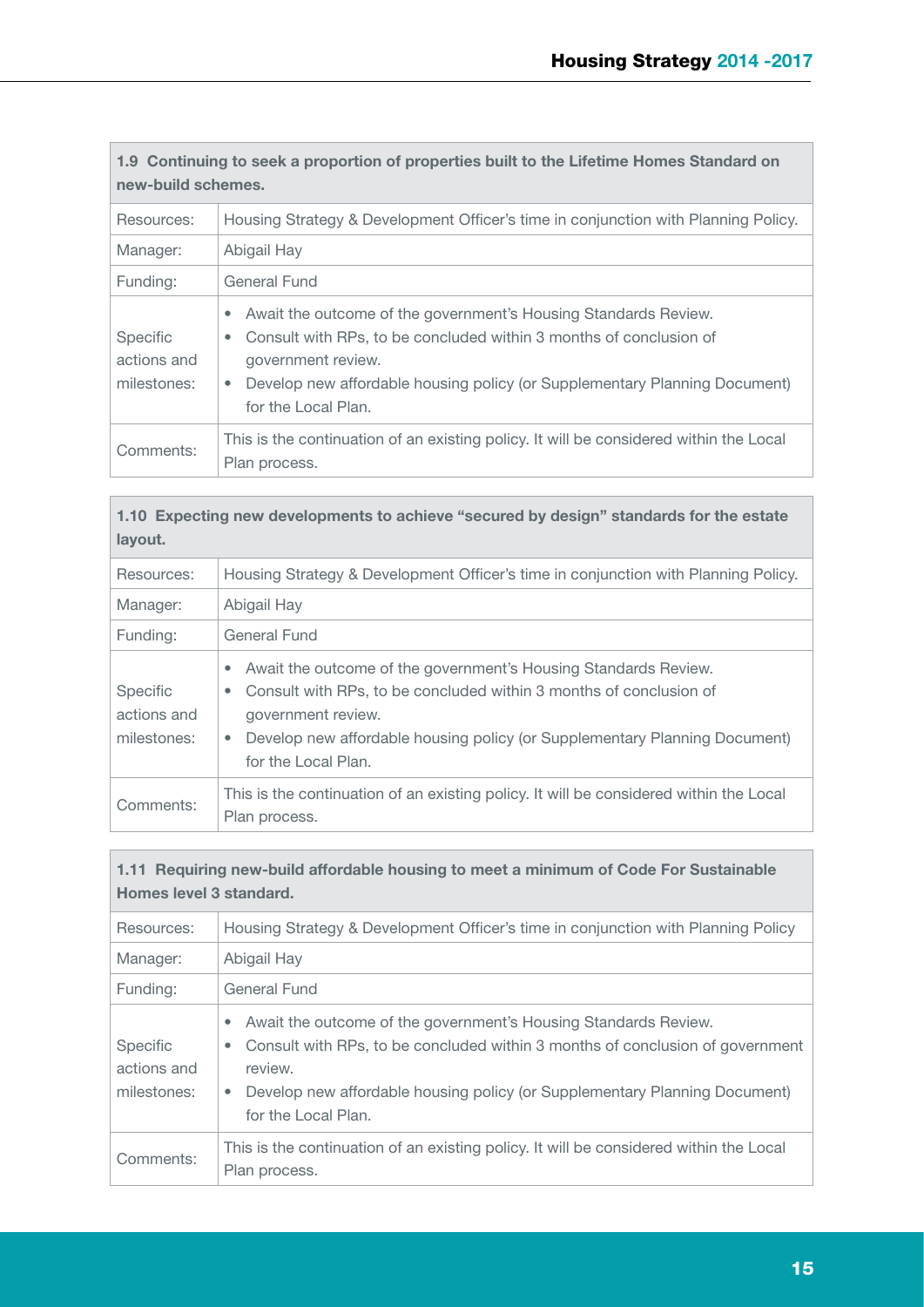**1.12 Gaining a better understanding of the support needs of our tenants through annual customer visits, making every contact count by using feedback from repairs and gas servicing contractors to prioritise visits to customers.**

| Resources:                                    | IT systems, and staffing, buy in from contractors etc.                                                                                                                                                                                                                                                                                         |
|-----------------------------------------------|------------------------------------------------------------------------------------------------------------------------------------------------------------------------------------------------------------------------------------------------------------------------------------------------------------------------------------------------|
| Manager:                                      | Jacky Oughton                                                                                                                                                                                                                                                                                                                                  |
| Funding:                                      | <b>Housing Revenue Account</b>                                                                                                                                                                                                                                                                                                                 |
| <b>Specific</b><br>actions and<br>milestones: | Implementation to commence in April 2015.<br>$\bullet$<br>Devise and set up a rolling programme of timetabled visits to all Warwick District<br>۰<br>Council tenancies, aiming for annual visits by 2017.<br>Identify triggers for early visits required for those tenants experiencing difficulties<br>$\bullet$<br>sustaining their tenancy. |

| 1.13 Reviewing the information provided to tenants and applicants |                                                                                                                                                                                                                                                                                                                         |  |  |  |
|-------------------------------------------------------------------|-------------------------------------------------------------------------------------------------------------------------------------------------------------------------------------------------------------------------------------------------------------------------------------------------------------------------|--|--|--|
| Resources:                                                        | Staff time, printing costs, IT time for web development.                                                                                                                                                                                                                                                                |  |  |  |
| Jacky Oughton/Abigail Hay<br>Manager:                             |                                                                                                                                                                                                                                                                                                                         |  |  |  |
| Funding:                                                          | Housing Revenue Account/General Fund                                                                                                                                                                                                                                                                                    |  |  |  |
| Specific<br>actions and<br>milestones:                            | Set up a Working Group and wider "reading group" during 2015/16.<br>۰<br>Collect and review all published information for tenants and applicants during<br>۰<br>2015/16.<br>Re-write as necessary during 2016/17.<br>$\bullet$<br>Consult, finalise and produce new information for use with effect from 1/4/2017.<br>۰ |  |  |  |

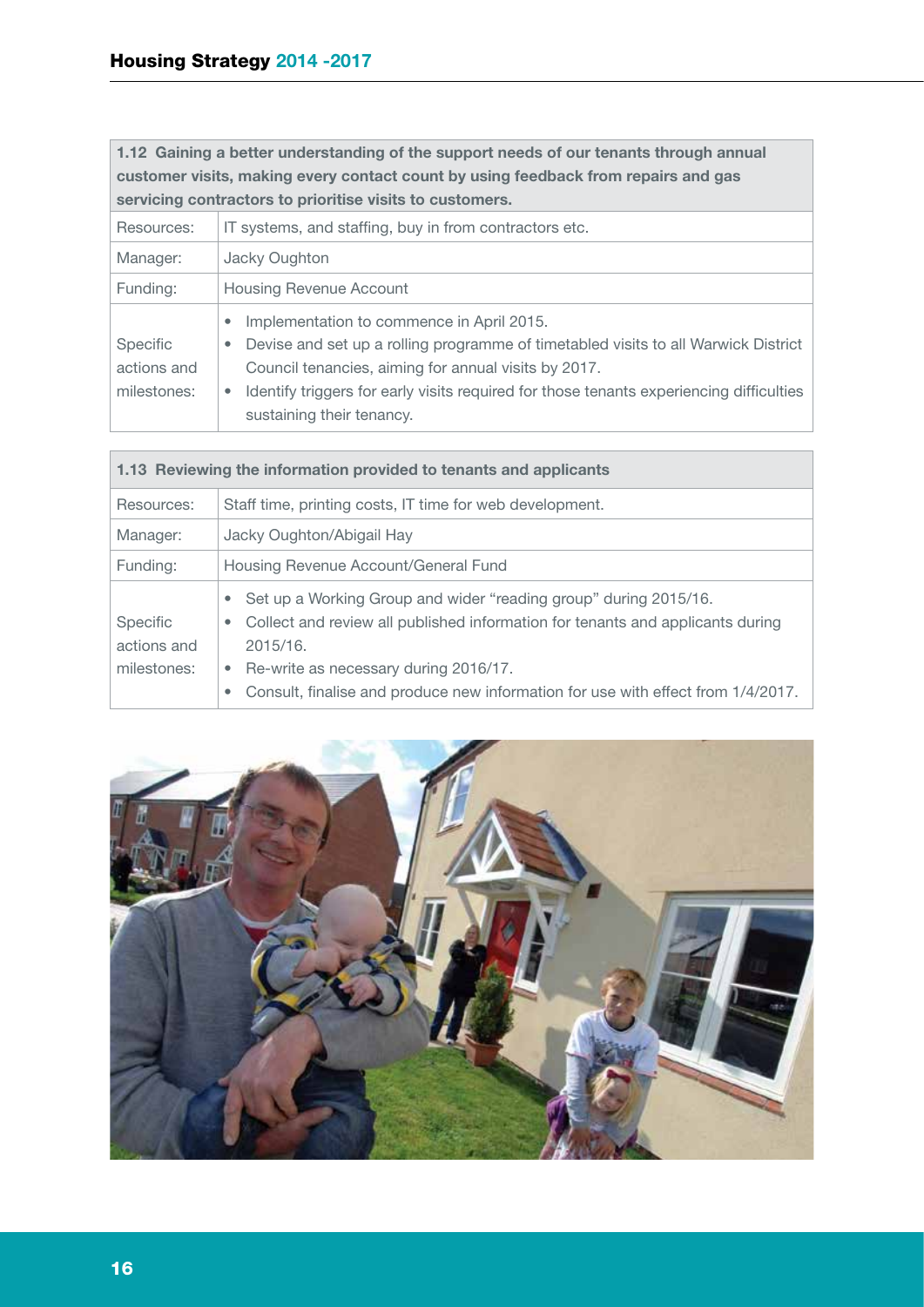### Objective 2

# Meeting the need for housing across the district

### **Tackling this priority will help to make WDC a great place to live, work and visit by:**

- Managing the continued economic and population expansion of the district;
- Maintaining stable communities, particularly in rural areas, by meeting the considerable need for affordable housing from local people; and
- Providing a better balance between the market-rented and non-market rented sectors.

#### **Why we think this is a priority:**

The population of WDC grew rapidly, by 11.9% between 2000 and 2010, and is projected to continue to grow at around 0.7% per year over the next twenty years, an additional 18,300 people or 11,630 households by 2031. Our Revised Development Strategy, published in June 2013, proposed planning for an additional 12,300 homes in the district between 2011 and 2029.

The net annual need for affordable housing exceeds the net need for additional homes due to a historic backlog in meeting need and to loss of affordable housing through Right To Buy. The number of people on the council's housing register has been around or above the 3,000 level for each of the last eight years.

The number of homeless enquiries more than doubled in four years from 2009/10 to 2012/13 and the number that we accepted a duty to rehouse was two-and-a-half times greater in 2012/13 than in 2009/10.

We have a statutory duty to meet the needs of the gypsy and traveller community and there is an identified need for 31 permanent and 6 to 8 transit pitches over the 15 year period of the Local Plan.

Affordability is a huge issue in the district with the highest house prices and private sector rents in the county. We have the largest private rented sector in Warwickshire and it is still growing but anecdotally it appears landlords may be less willing to take tenants on Local Housing Allowance due to welfare reforms.

### **What people we consulted said.**

- Develop specialist properties for older people with support on hand if needed.
- Explore how to make better use of the private rented sector to meet housing need.
- Build more properties.
- Rural needs help rural communities identify need. Consensus from rural housing needs surveys seems to be that small discreet schemes are acceptable, responding to local need, taking into account local design etc.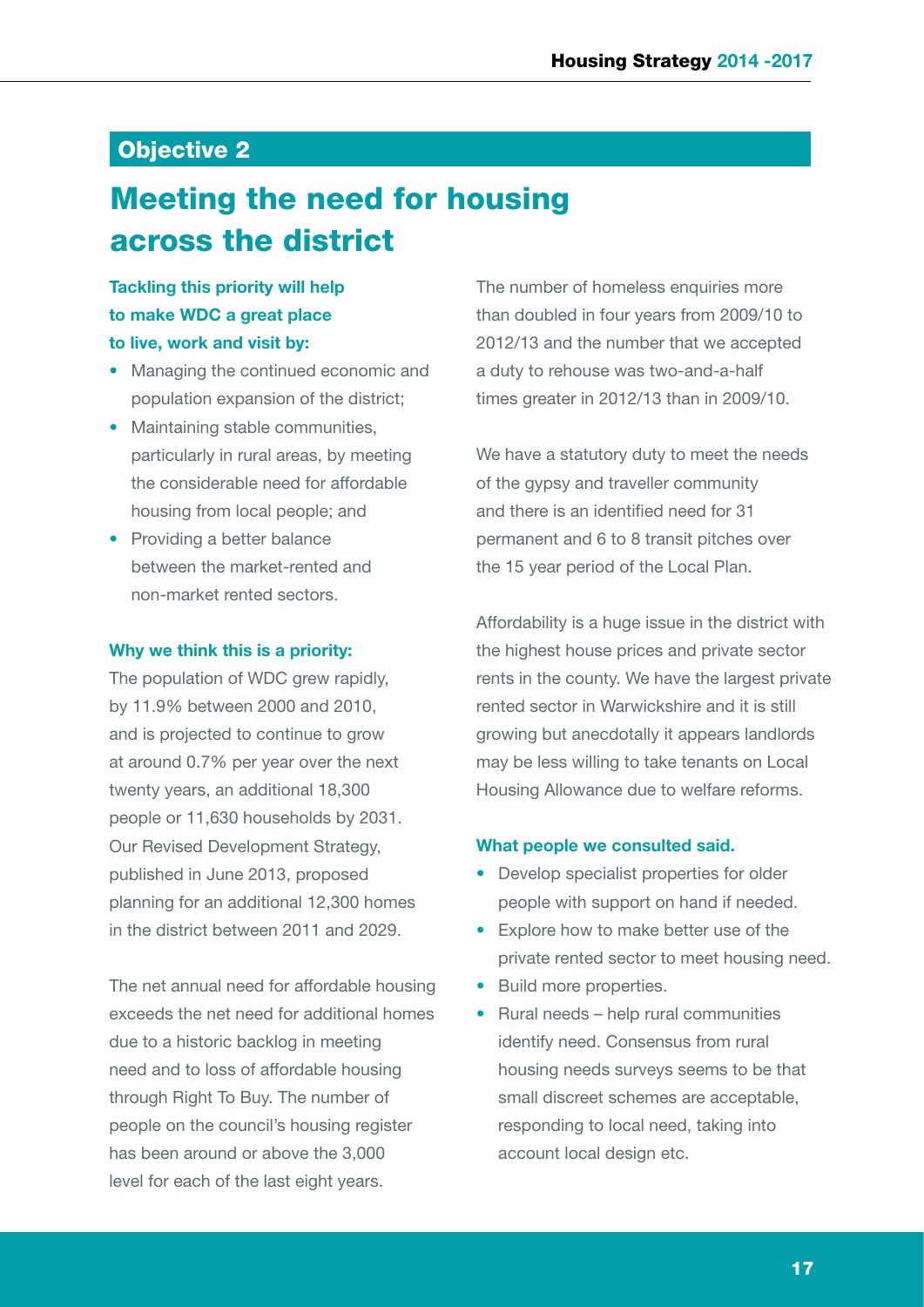- Student accommodation should be encouraged in the vicinity of the university.
- Adequate housing should be situated near to employment to cut down on commuting.
- Need for more one-bedroom and smaller accommodation to get people out of larger accommodation.
- Need to help people into shared ownership/first-time buying due to high costs.
- There appears to be a big increase in homelessness locally with many people sleeping rough – need research to find out why this is.
- Need more suitable accommodation for disabled people – young people forced to stay at home with family rather than live independently.
- Need more council housing.
- Work with planners to look at land usage.
- Need a proper analysis of what housing is required and where.
- Look at ways of increasing income/ subsidies etc to make land more affordable to social housing providers.
- Build council housing or council could manage housing association housing.
- Social housing quota should be based on square footage.
- Provide incentives to build on infill sites as these are more expensive than out-oftown areas.
- Increase grants to encourage tenants to buy a property on the market.
- Underwrite bonds to private sector landlords.
- Accommodation for homeless need a "transit" scheme, also need a foyer for single homeless people.
- Allocations policy put sitting tenants first; local people should get priority.
- Other solutions barges, trailer/caravan parks, pre-fabs, park homes, self-build, "kit" houses.
- Classify green-belt into poor or good quality and allow building on poor sites.
- Plan for population growth based on accurate information and local consultation with residents.
- Look at Dutch model houses in threestoreys where different generations live together, one on each level with mortgage for 100 years which each generation takes over.
- Make sure developers provide the social housing levels agreed at the start of developments.
- Stop rehousing people that own their own properties.
- There is an under-supply of affordable housing at entry-level to the market.
- Look at transport to allow people to live outside the area to decrease demand.
- New developments should have mixed sizes and tenures: evens out values.
- Land acquisition for council build programme.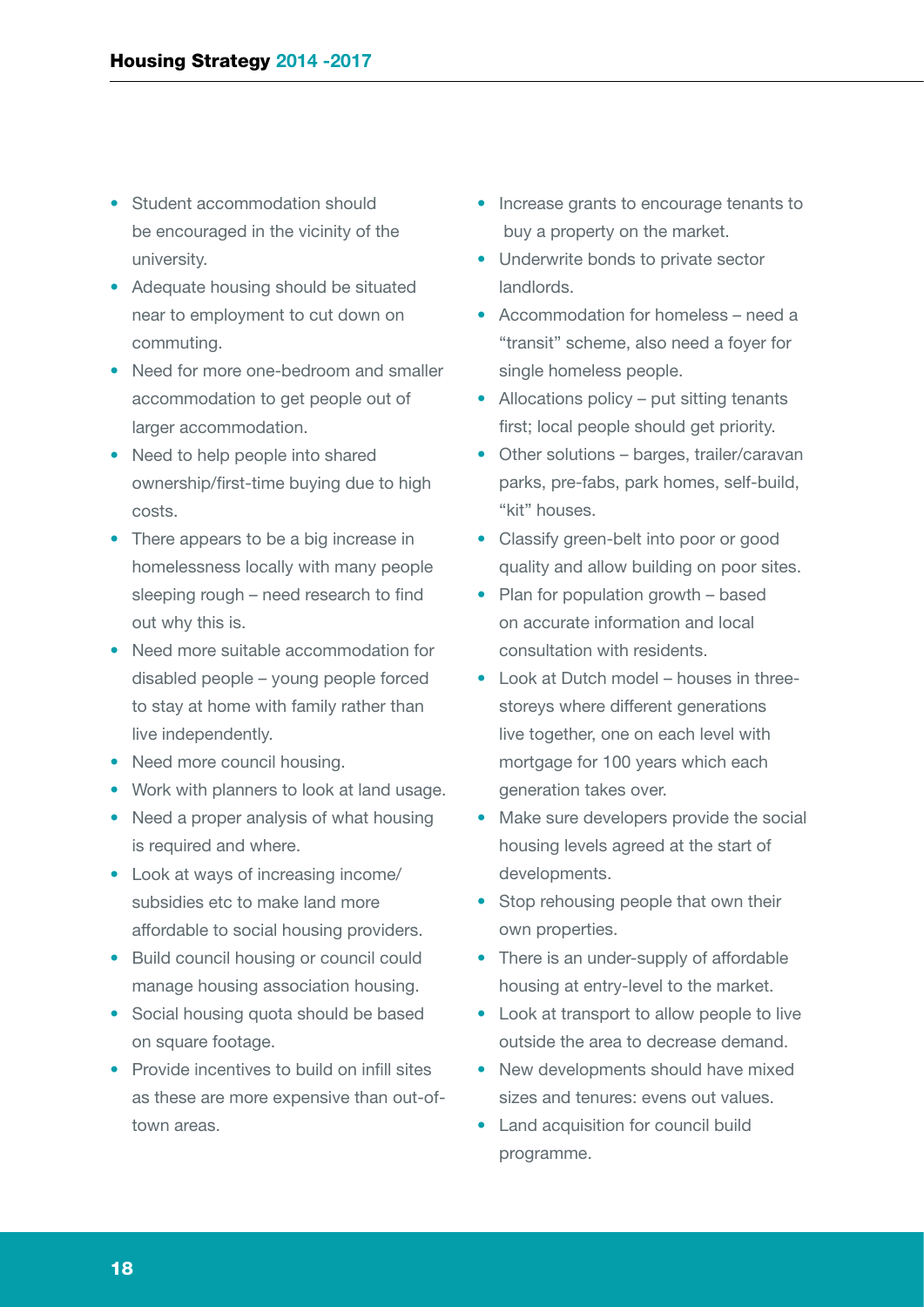### Objective 2: Delivery Plan

### **2.1 By addressing the need for more homes:**

**2.1.1 Updating and broadening our understanding of district and local housing markets and needs and responding to the findings of the new Joint Strategic Housing market Assessment.**

| Resources:                                    | Staff time.<br>£10k per year for Rural Housing Enabler to undertake rural needs surveys.                                                                                                                                                                                                                               |
|-----------------------------------------------|------------------------------------------------------------------------------------------------------------------------------------------------------------------------------------------------------------------------------------------------------------------------------------------------------------------------|
| Manager:                                      | Abigail Hay                                                                                                                                                                                                                                                                                                            |
| Funding:                                      | General Fund                                                                                                                                                                                                                                                                                                           |
| <b>Specific</b><br>actions and<br>milestones: | Develop new affordable housing policy to support the Local Plan.<br>۰<br>Incorporate new policy into new Affordable Housing Supplementary Planning<br>۰<br>Document.<br>Continue programme of rural surveys through Rural Housing Enabler.<br>۰<br>Re-procure the Rural Housing Enabler service annually.<br>$\bullet$ |

| 2.1.2 Completing the development of the new Local Plan to identify the land needed to<br>deliver the housing that the district needs. |                                                  |  |
|---------------------------------------------------------------------------------------------------------------------------------------|--------------------------------------------------|--|
| Resources:                                                                                                                            | Already in place within Planning Policy.         |  |
| Manager:                                                                                                                              | Dave Barber (Planning Policy)                    |  |
| Funding:                                                                                                                              | General Fund (non-housing)                       |  |
| <b>Specific</b><br>actions and<br>milestones:                                                                                         | Subject to a separate action plan and timetable. |  |

| 2.1.3 Ensuring that larger housing schemes include an appropriate proportion of affordable |                                                                                                                                                                            |  |  |  |
|--------------------------------------------------------------------------------------------|----------------------------------------------------------------------------------------------------------------------------------------------------------------------------|--|--|--|
|                                                                                            | housing and a sustainable mix of property types and sizes.                                                                                                                 |  |  |  |
| Resources:                                                                                 | Staff time                                                                                                                                                                 |  |  |  |
| Manager:                                                                                   | Abigail Hay                                                                                                                                                                |  |  |  |
| Funding:                                                                                   | General Fund/Capital Programme                                                                                                                                             |  |  |  |
| <b>Specific</b><br>actions and<br>milestones:                                              | This will be part of the affordable housing policy to inform the new Local Plan/<br>Affordable Housing Supplementary Planning Document.<br>It follows on from 2.1.1 above. |  |  |  |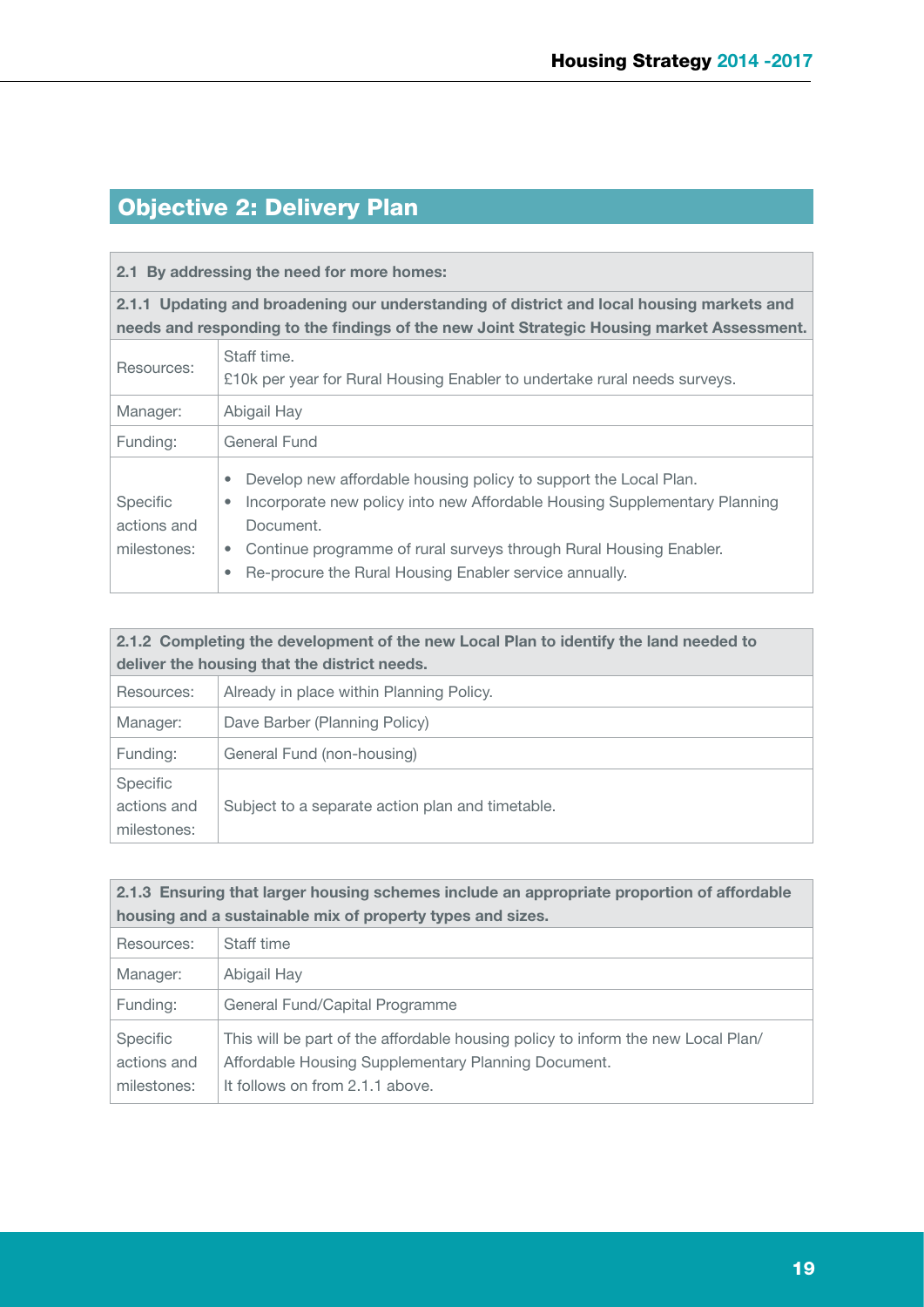| 2.1.4 Working with our partner housing associations to ensure that new affordable homes |                                                                                                                                                                              |  |  |
|-----------------------------------------------------------------------------------------|------------------------------------------------------------------------------------------------------------------------------------------------------------------------------|--|--|
|                                                                                         | are provided by a mixture of social landlords across the district.                                                                                                           |  |  |
| Resources:                                                                              | Time commitment for Housing Strategy & Development Officer.<br>Capital if necessary from commuted sums and future bids.                                                      |  |  |
| Manager:                                                                                | Abigail Hay                                                                                                                                                                  |  |  |
| Funding:                                                                                | General Fund/Capital Programme                                                                                                                                               |  |  |
| Specific<br>actions and<br>milestones:                                                  | Ongoing across the three-year period.<br>$\bullet$<br>Review the Joint Commissioning Partnership during the second half of 2014.<br>۰<br>Actions to follow this review.<br>۰ |  |  |

| 2.1.5 Creatively using the council's assets and finance to deliver further new homes working<br>in partnership with Waterloo Housing Group through the W2 Joint Venture. |                                                                                                                                                                                                                                                                 |  |  |  |  |
|--------------------------------------------------------------------------------------------------------------------------------------------------------------------------|-----------------------------------------------------------------------------------------------------------------------------------------------------------------------------------------------------------------------------------------------------------------|--|--|--|--|
| Resources:                                                                                                                                                               | Staff time plus capital, revenue and land as appropriate within the parameters laid<br>down by the JV and subject to ongoing monitoring by the Project Board.                                                                                                   |  |  |  |  |
| Manager:                                                                                                                                                                 | Head of Housing & Property Services                                                                                                                                                                                                                             |  |  |  |  |
| Funding:                                                                                                                                                                 | General Fund/Housing Revenue Account/Capital Programme                                                                                                                                                                                                          |  |  |  |  |
| Specific<br>actions and<br>milestones:                                                                                                                                   | Continue to work with WHG to produce new homes.<br>$\bullet$<br>Continue ongoing monitoring through Project Board.<br>$\bullet$<br>Review the J.V. by December 2014.<br>۰<br>Decide whether, and if so how, to take the J.V. forward into 2015 and beyond.<br>۰ |  |  |  |  |

|  |  |  |  | 2.1.6 Investigating the best way of using the new financial freedoms to build council housing. |  |  |  |  |
|--|--|--|--|------------------------------------------------------------------------------------------------|--|--|--|--|
|--|--|--|--|------------------------------------------------------------------------------------------------|--|--|--|--|

| Resources:                                    | Initial investigation will require officer and member time. Implications of decision will<br>carry resource implications that will be considered as part of the investigation                                                                             |
|-----------------------------------------------|-----------------------------------------------------------------------------------------------------------------------------------------------------------------------------------------------------------------------------------------------------------|
| Manager:                                      | Head of Housing & Property Services                                                                                                                                                                                                                       |
| Funding:                                      | General Fund/Housing Revenue Account/Capital Programme                                                                                                                                                                                                    |
| <b>Specific</b><br>actions and<br>milestones: | Review consultant's recommendations.<br>$\bullet$<br>Assess implications and follow-up actions required with support from<br>$\bullet$<br>an external facilitator.<br>Report to council in March 2014.<br>$\bullet$<br>Implement council resolution.<br>٠ |
| Comments:                                     | This needs to be link with the development of an Asset Management Strategy.                                                                                                                                                                               |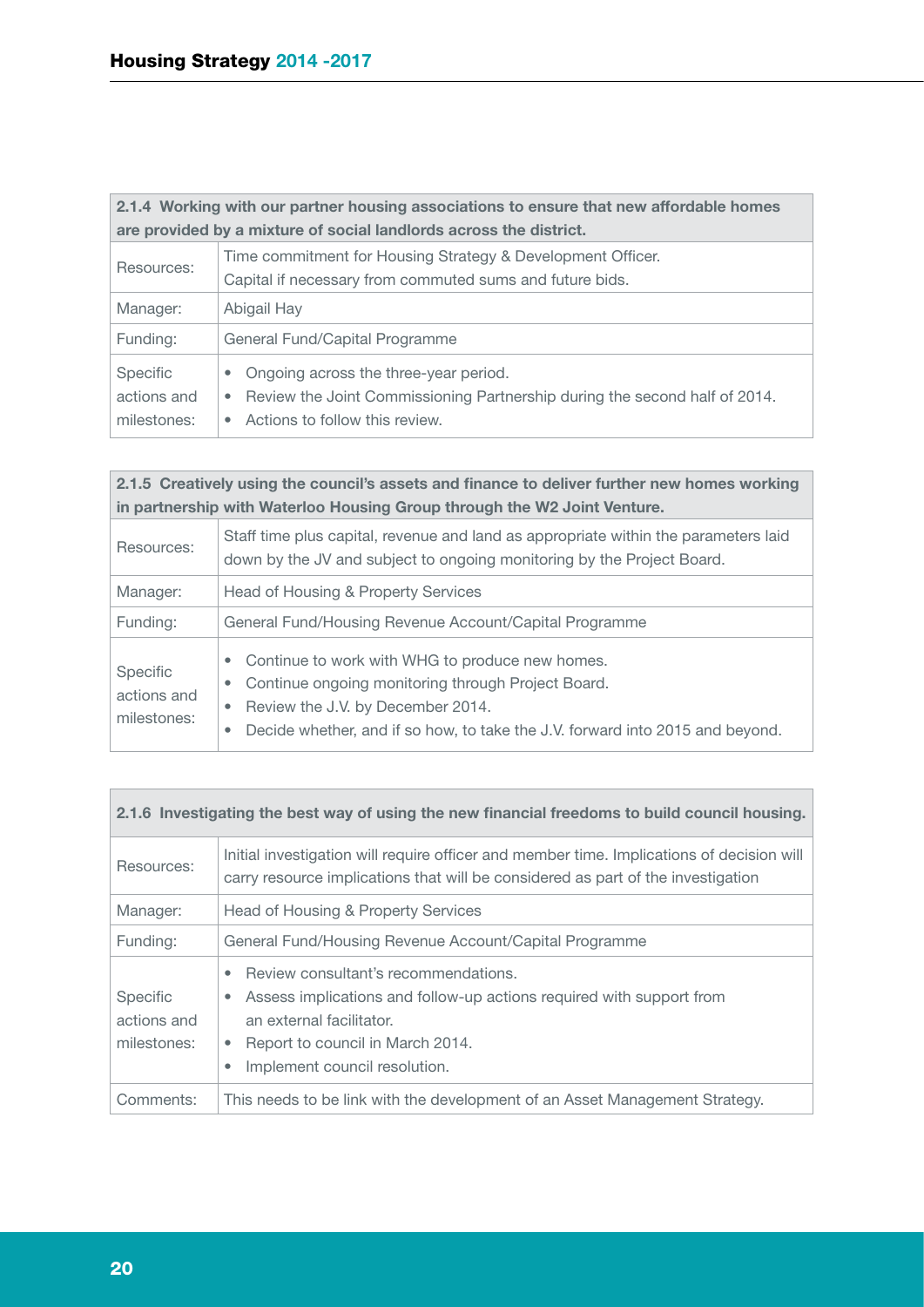| 2.1.7 Looking to provide for the identified gypsy and traveller needs through the planning |                                                                     |  |  |  |  |
|--------------------------------------------------------------------------------------------|---------------------------------------------------------------------|--|--|--|--|
| system.                                                                                    |                                                                     |  |  |  |  |
| Resources:                                                                                 | Resources for Local Plan development are already in place.          |  |  |  |  |
| Manager:                                                                                   | Dave Barber (Planning Policy)                                       |  |  |  |  |
| Funding:                                                                                   | General Fund (non-housing)                                          |  |  |  |  |
| Specific                                                                                   |                                                                     |  |  |  |  |
| actions and                                                                                | This will be developed through the Local Plan process.<br>$\bullet$ |  |  |  |  |
| milestones:                                                                                |                                                                     |  |  |  |  |

### **2.1.8 Restricting rents on Affordable Rent homes so that the average on any scheme is no more than the mid-point between average social rent and 80% of average market rent.**

| Resources:                             | Staff time                                                                                                                                                                                                                                                                                                            |  |  |  |  |
|----------------------------------------|-----------------------------------------------------------------------------------------------------------------------------------------------------------------------------------------------------------------------------------------------------------------------------------------------------------------------|--|--|--|--|
| Manager:                               | Abigail Hay                                                                                                                                                                                                                                                                                                           |  |  |  |  |
| Funding:                               | General Fund                                                                                                                                                                                                                                                                                                          |  |  |  |  |
| Specific<br>actions and<br>milestones: | Implement from 1 January 2014.<br>$\bullet$<br>Provide potential landlords with details of acceptable rents on schemes coming<br>۰<br>forward.<br>Keep a record of agreed affordable rents.<br>$\bullet$<br>Monitor policy and bring forward recommendations for change as required in<br>$\bullet$<br>December 2014. |  |  |  |  |

### **2.1.9 Refreshing our approach to the provision of rural housing, taking account of the new scheme for neighbourhood planning and the new Local Plan policies on village housing options.**

| Resources:                             | Time commitment of Housing Strategy & Development Officer and an officer in<br><b>Planning Policy.</b>                                                                                                                                                                                                                                                                                                 |
|----------------------------------------|--------------------------------------------------------------------------------------------------------------------------------------------------------------------------------------------------------------------------------------------------------------------------------------------------------------------------------------------------------------------------------------------------------|
| Manager:                               | Abigail Hay                                                                                                                                                                                                                                                                                                                                                                                            |
| Funding:                               | General Fund                                                                                                                                                                                                                                                                                                                                                                                           |
| Specific<br>actions and<br>milestones: | Meet with Rural Housing Enabler to discuss current arrangements and<br>۰<br>suggestions for improvement.<br>Consider the role of neighbourhood planning and how this connects with<br>۰<br>affordable housing and the Local Plan.<br>Review best practice in other areas/agencies.<br>۰<br>Develop new policy approach to incorporate into Affordable Housing<br>۰<br>Supplementary Planning Document. |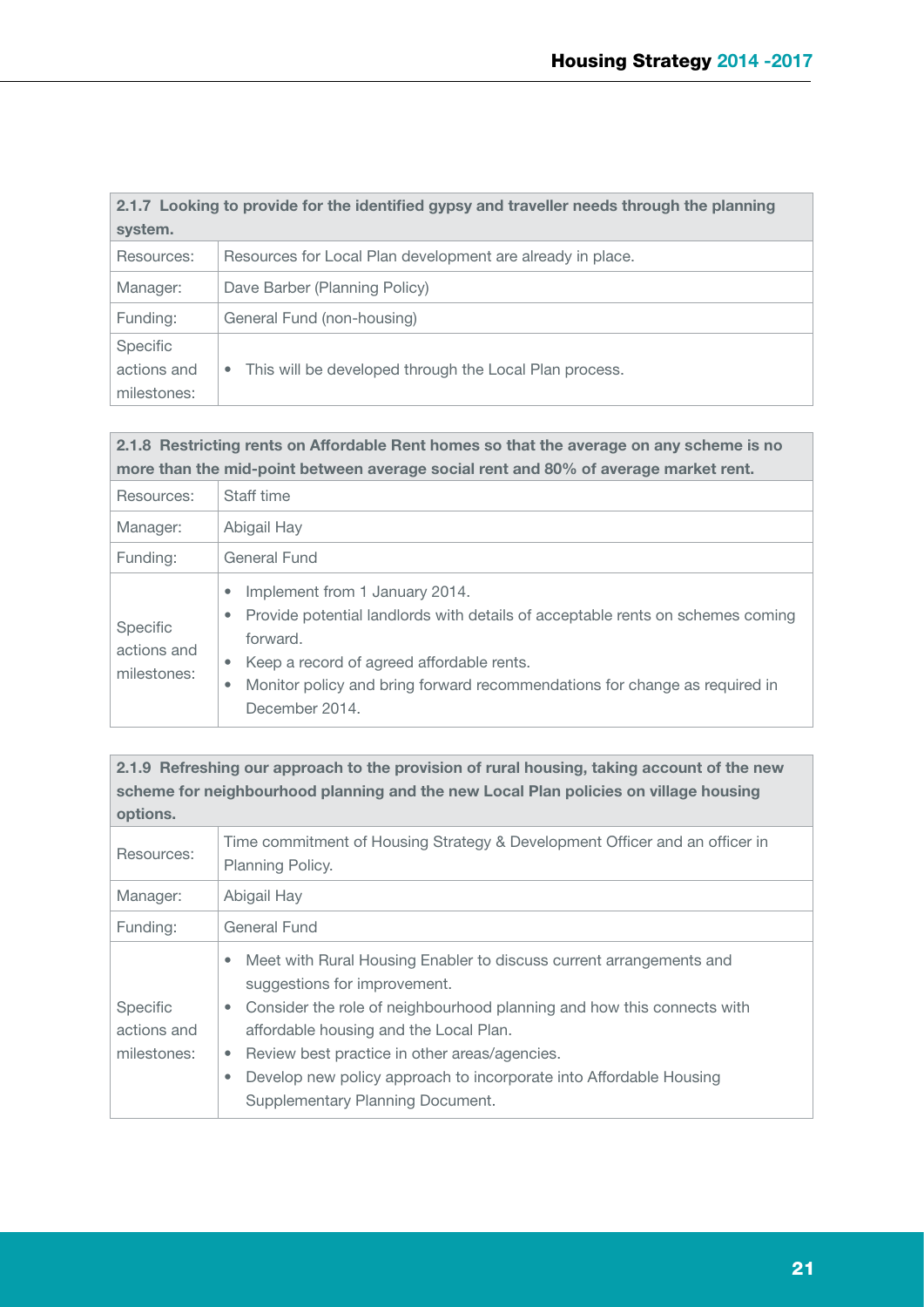|  |  |  | 2.2 By making the best use of existing stock: |  |
|--|--|--|-----------------------------------------------|--|
|  |  |  |                                               |  |

**2.2.1 Developing a "Buy To Flip" policy whereby the council and its housing association partners consider purchasing existing homes for sale to let them on social or affordable rents.**

| Resources:                             | Staff time within the landlord service will be needed to identify properties and<br>process the purchases. Capital will be required, either upfront or borrowing against<br>HRA income, to pay for the properties.<br>Housing Strategy & Development Officer will need to liaise with partners to stimulate<br>their involvement. Capital may be required to support their purchases and this<br>would have to come from commuted sums. |
|----------------------------------------|-----------------------------------------------------------------------------------------------------------------------------------------------------------------------------------------------------------------------------------------------------------------------------------------------------------------------------------------------------------------------------------------------------------------------------------------|
| Manager:                               | Abigail Hay                                                                                                                                                                                                                                                                                                                                                                                                                             |
| Funding:                               | General Fund/Housing Revenue Account                                                                                                                                                                                                                                                                                                                                                                                                    |
| Specific<br>actions and<br>milestones: | Establish legal position and delegated powers by 31/5/14<br>۰<br>Identify preferred areas, property types, sizes and price range by 31/5/14<br>۰<br>Liaise with RPs over their role by 31/5/14<br>$\bullet$<br>Draft policy by 31/10/14<br>۰<br>Report to Executive for approval by 30/11/14<br>۰<br>Implement policy from 1/1/15<br>٠                                                                                                  |
| Comments:                              | This needs to link up with the development of an Asset Management Strategy.                                                                                                                                                                                                                                                                                                                                                             |

### **2.2.2 Reviewing the housing allocations policy, giving consideration to prioritising existing tenants, local connection policies, the potential use of fixed term tenancies and the handling of applicants with no housing need.**

| Resources:                             | Officers time, admin costs for meetings: room hire, refreshments, printing of new<br>stationery, IT time for systems development.                                                                                                                                                                                                                                                                                                                                                   |
|----------------------------------------|-------------------------------------------------------------------------------------------------------------------------------------------------------------------------------------------------------------------------------------------------------------------------------------------------------------------------------------------------------------------------------------------------------------------------------------------------------------------------------------|
| Manager:                               | Abigail Hay                                                                                                                                                                                                                                                                                                                                                                                                                                                                         |
| Funding:                               | General Fund                                                                                                                                                                                                                                                                                                                                                                                                                                                                        |
| Specific<br>actions and<br>milestones: | Review current policy against new legislation and guidance by 30/3/2014.<br>۰<br>Consult RPs as to how well the current policy meets their needs by 30/3/2014.<br>۰<br>Identify areas where change is required by 25/5/2014.<br>۰<br>Draft new policies by 6/7/2014.<br>$\bullet$<br>Statutory consultation from 7/7/2014 to 28/9/2014.<br>۰<br>Finalise policy and report to Executive for approval in November 2014.<br>$\bullet$<br>Prepare for implementation by 1/4/2015.<br>۰ |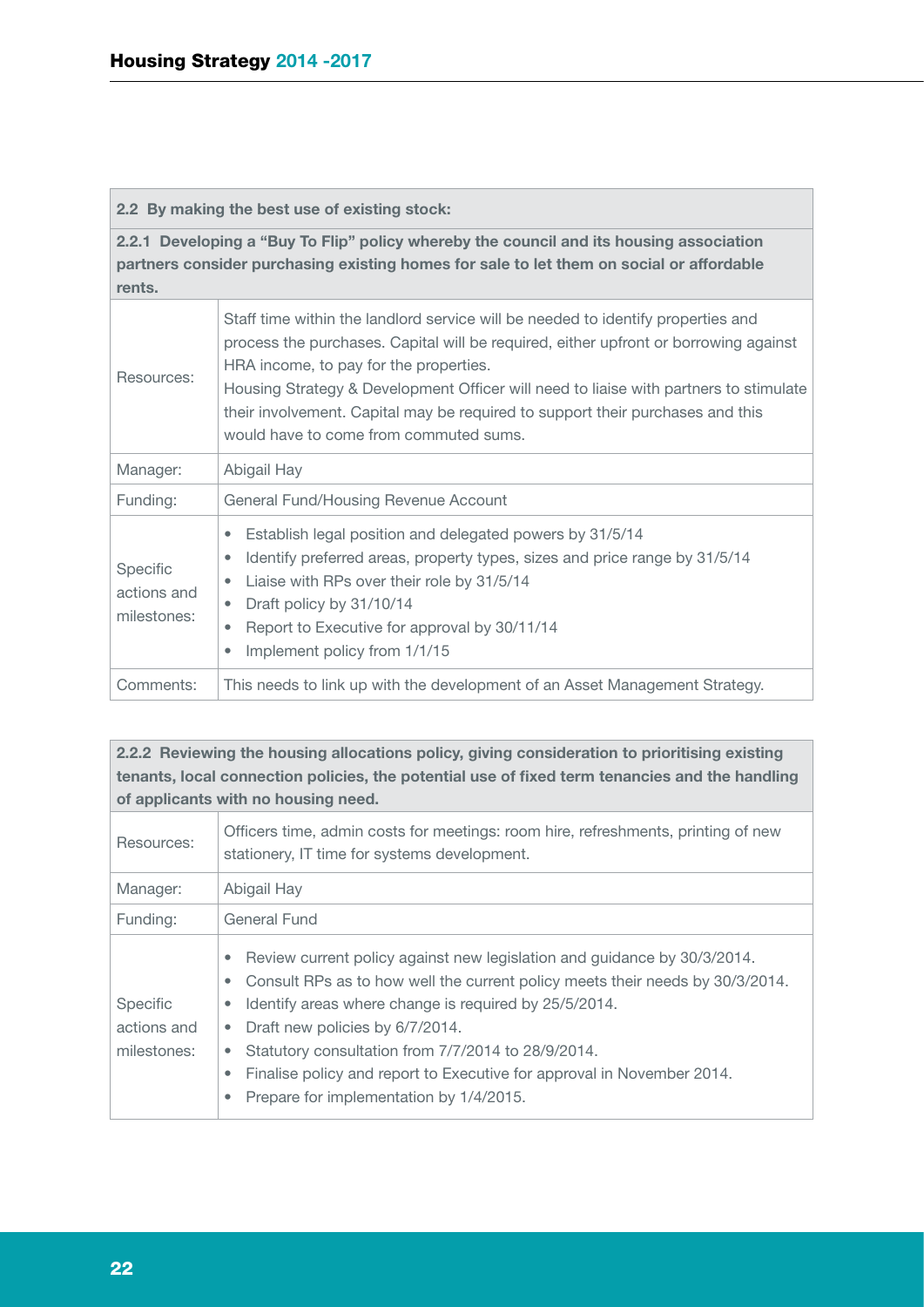| 2.2.3 Looking for new ways to incentivise people who are under-occupying their homes to |                                                                                                                                                                                             |  |  |
|-----------------------------------------------------------------------------------------|---------------------------------------------------------------------------------------------------------------------------------------------------------------------------------------------|--|--|
| move to more appropriate accommodation.                                                 |                                                                                                                                                                                             |  |  |
| Resources:                                                                              | To be identified. Committee approval will be sought once this has been done.                                                                                                                |  |  |
| Manager:                                                                                | Jacky Oughton                                                                                                                                                                               |  |  |
| Funding:                                                                                | Housing Revenue Account/General Fund                                                                                                                                                        |  |  |
| Specific<br>actions and<br>milestones:                                                  | Investigate, by March 2015, how we could use the Tenants Incentive Grant<br>$\bullet$<br>scheme budget differently, to enable more tenants to receive the assistance that<br>they may need. |  |  |

| 2.2.4 Reviewing and updating our strategy for bringing empty homes back into use. |                                                                                                                                                                                                                                                               |  |  |
|-----------------------------------------------------------------------------------|---------------------------------------------------------------------------------------------------------------------------------------------------------------------------------------------------------------------------------------------------------------|--|--|
| Resources:                                                                        | Officer time, admin costs for meetings: room hire, refreshments, stationery, printing<br>of new forms, booklets etc. The strategy itself will identify the resources needed to<br>tackle empty homes.                                                         |  |  |
| Manager:                                                                          | Asset Manager                                                                                                                                                                                                                                                 |  |  |
| Funding:                                                                          | General Fund/Capital Programme                                                                                                                                                                                                                                |  |  |
| Specific<br>actions and<br>milestones:                                            | Review performance against existing strategy in first quarter of 2014/15<br>۰<br>Develop new strategy to include bid for resources during 2nd and 3rd quarters<br>$\bullet$<br>of 2014/15<br>Implement new strategy from April 2015 subject to resources<br>۰ |  |  |
| Comments:                                                                         | This action may be subject to change when the redesign of the asset management<br>side of the housing service is progressed.                                                                                                                                  |  |  |

**2.2.5 Looking for opportunities to create more appropriate housing with a higher degree of energy efficiency by the modernisation, remodelling or regeneration of existing housing schemes and estates.**

| Resources:                                    | Ongoing staff time for considering regeneration opportunities. Specific regeneration<br>projects will have substantial resource requirements that will be defined on a<br>project-by-project basis and bids submitted at the appropriate time.                                                                                        |
|-----------------------------------------------|---------------------------------------------------------------------------------------------------------------------------------------------------------------------------------------------------------------------------------------------------------------------------------------------------------------------------------------|
| Manager:                                      | Asset Manager & Abigail Hay                                                                                                                                                                                                                                                                                                           |
| Funding:                                      | Housing Revenue Account/Capital Programme/General Fund                                                                                                                                                                                                                                                                                |
| <b>Specific</b><br>actions and<br>milestones: | Ongoing monitoring of council stock for regeneration needs and opportunities.<br>$\bullet$<br>The redevelopment of Fetherston Court has a separate project plan in place and<br>$\bullet$<br>resources identified. The intention, subject to planning, is to start on site in the<br>second half of 2014 with completion by mid-2016. |
| Comments:                                     | This should be tied into the development of an Asset Management Strategy.                                                                                                                                                                                                                                                             |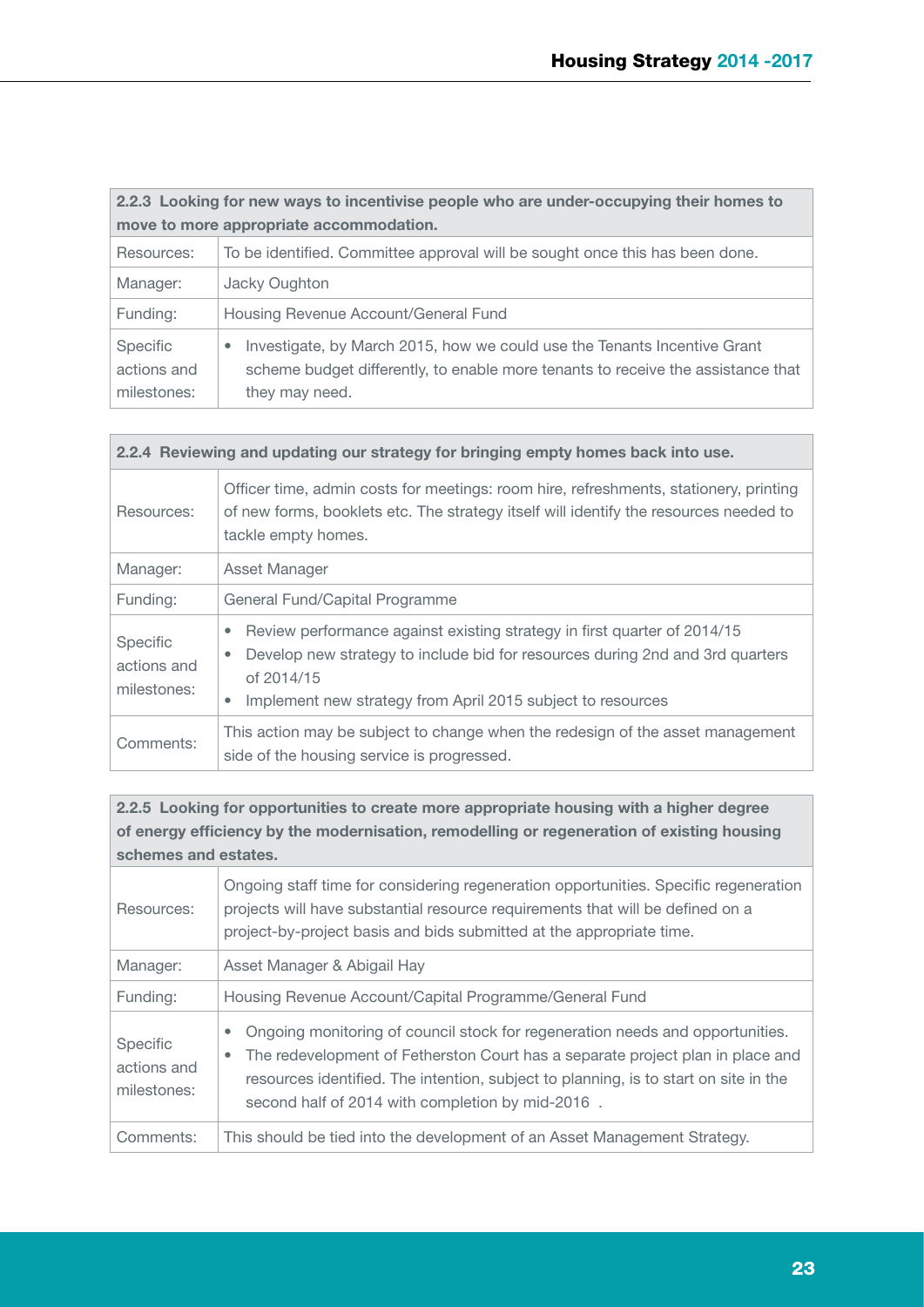### Objective 3

# Raising standards of management, repair and improvement of existing housing and neighbourhoods

### **Tackling this priority will help to make WDC a great place to live, work and visit by:**

- Improving living conditions for residents of the district;
- Ensuring warm, dry housing in a good state of repair, leading to a clear and positive impact upon people's health and improving the educational attainment levels of children;
- Improving affordability through improvements to the energy efficiency of the existing stock;
- Ensuring that housing conditions are not a barrier to employers seeking to locate in the district; and
- Contributing to the wider attractiveness of the built environment.

### **Why we think this is a priority.**

### **Private sector**

19% of the entire stock was built before 1919 and is therefore likely to have higher ongoing maintenance costs. This rises to 34% if we look solely at private-rented properties.

24% of the stock (32% of private rented properties) fails the Decent Homes Standard (a government measure of whether housing is adequate). In terms of failure reasons, 15% contain a serious ("category one") health and safety hazard, 10% are hard to heat and keep warm, 3% are in need of repair and 0.4% lack modern facilities †. Unsurprisingly failures are more common among older properties but there is one exception to this: properties built between 1965 and 1980 have significantly more failures than would be expected. This is due to a large number of purpose-built flats and other dwellings in this age band that are hard to heat and keep warm.

Energy efficiency in the private stock is around the national average of 52 on the government's Standard Assessment Procedure rating where 1 is poor and 100 is excellent.

As at 31 May 2013 there were 1,131 empty properties (2% of the private stock) of which 368 had been empty for between 6 months and two years and 197 had been empty for more than two years.

† These do not add up to 24% due to some properties with multiple failures.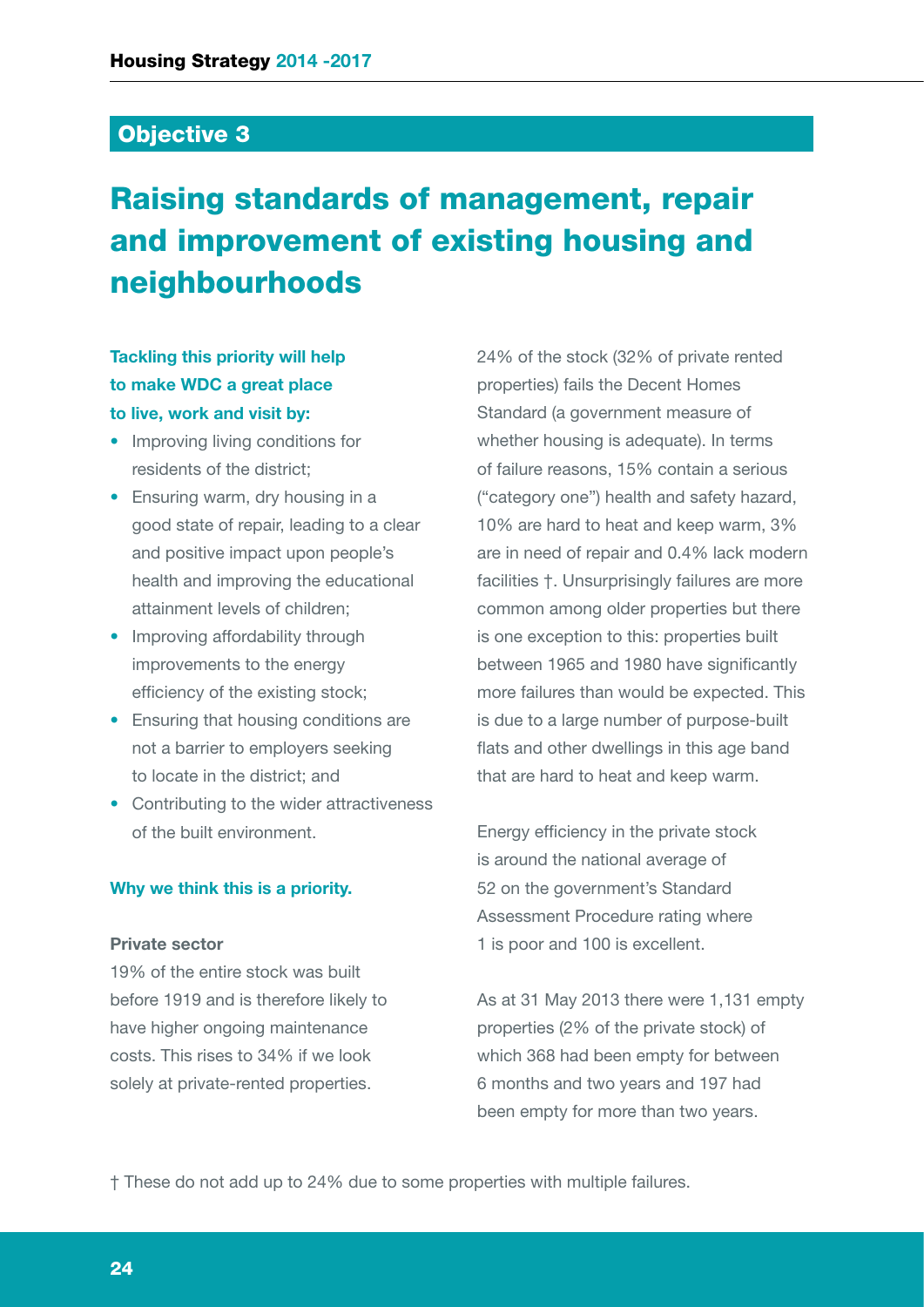

Houses in multiple occupation traditionally have more difficulties associated with them in terms of management standards, fire safety and welfare of occupants. There are almost 2,000 of these in the district, higher than the national average, and almost 80% don't have to have a licence from the council. Similar issues arise in properties converted into flats and there are known to be well over 1,000 such flats in the district.

### **Social sector**

The majority of properties have been built more recently and therefore have fewer problems in terms of property condition and vacancies: all of the council's housing, and all but 12 housing association properties, meet the Decent Homes Standard.

Over the next 50 years it is estimated that we will need to spend £661 million on our council housing stock of which £215 million is on cyclical, responsive and void repairs and £364 million is on capital works (the remainder is on overheads, administration etc.)

It took 35 days on average to relet a vacant council home during 2012/13.

#### **What people we consulted said.**

- Persons in properties should look after them so they won't become slums.
- There should be a significant effort made to engage private landlords.
- Repair the older houses.
- There is a small band of landlords whose houses are in poor condition.
- Ensure stock continues to meet Decent Homes Standards.
- Redevelop low demand and poor housing.
- Big issue getting small repairs done, e.g. handyman service at Age UK.
- Need to promote balanced and sustainable communities, improve energy efficiency and affordable warmth.
- Look at long-term empty homes to see if they can be brought back into use.
- Grants for adaptations appear to have ceased leaving families and individuals in overcrowded and poor situations.
- Customer-focussed housing provision is thin on the ground, despite policies around person-centred approaches.
- Too much Buy To Let in Leamington that is then let out to students.
- Set higher standards for new-build housing (energy efficiency).
- Have a grant (or loan) scheme for private sector landlords.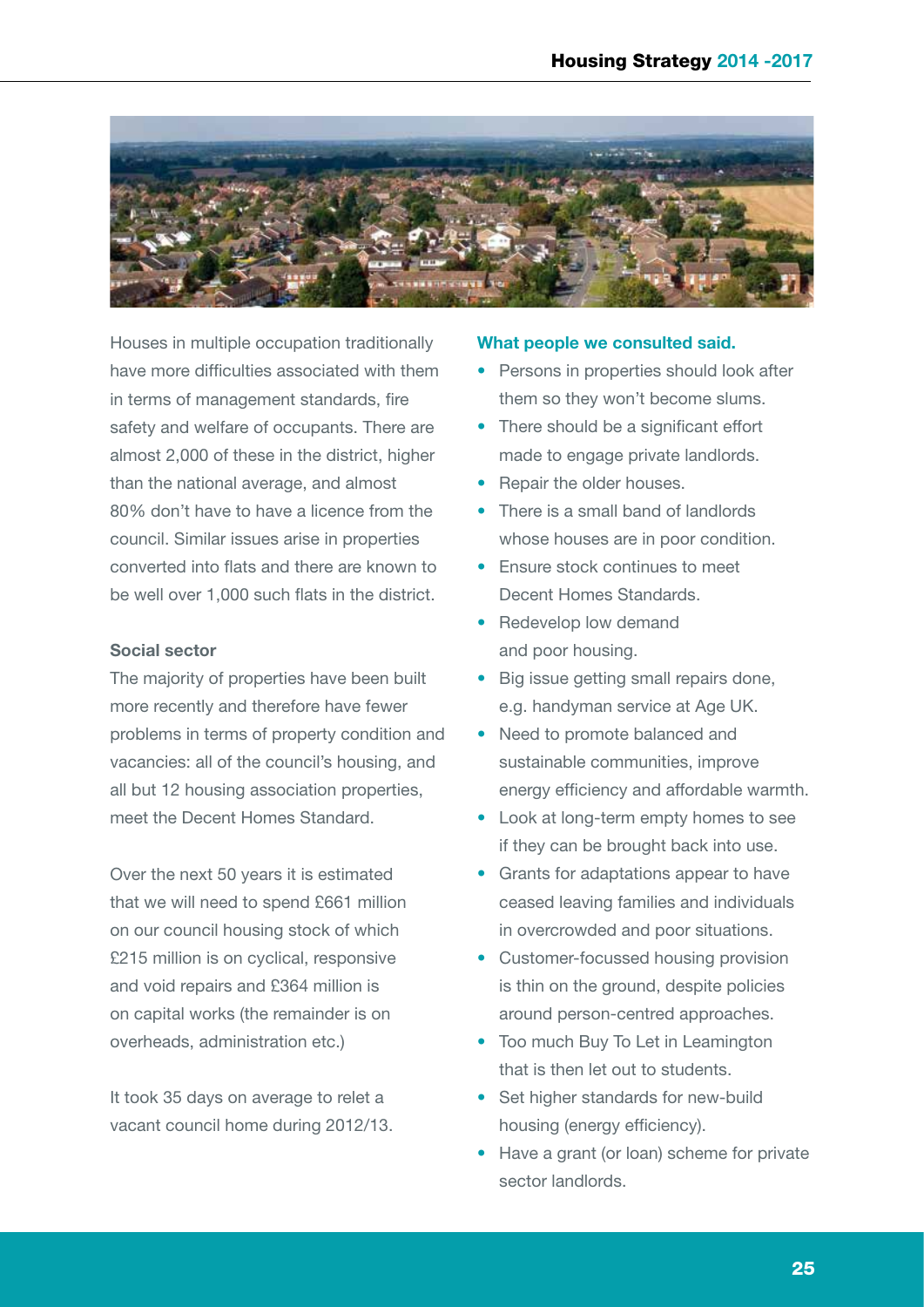- Empty properties: use penalties and incentives.
- Insulation grants engage landlords by promoting the benefits to them.
- Talk to lettings agents they have more influence on landlords.
- Increase council stock condition information and develop most costefficient strategy to repair or re-build.
- What are you doing for leaseholders?
- Advise, assist and educate private landlords.
- Improve void turnaround times in council housing.
- All rented properties should be licensed.
- Houses in Multiple Occupation (HMOs) changing the face of communities. Do we need more purpose-built student housing?
- Consider council stock use and convert properties in line with need and demand.
- More HMOs to provide more and cheaper accommodation. By licensing these WDC appear to be restricting this. Policy should be looked at.
- WDC stock continue insulation programme.
- Train other professionals to identify cat 1 hazards and report to the council.
- Incentivise landlord accreditation
	- make it valuable to landlords.



### Objective 3: Delivery Plan

**3.1 Working to develop ways to inform and advise private landlords and tenants of their rights and obligations.**

| Resources:                             | Existing staffing. Additional resources may be needed if it is felt that the Tenants'<br>Charter doesn't fully cover what it needs to.                                                                                                                        |  |  |  |
|----------------------------------------|---------------------------------------------------------------------------------------------------------------------------------------------------------------------------------------------------------------------------------------------------------------|--|--|--|
| Manager:                               | Asset Manager                                                                                                                                                                                                                                                 |  |  |  |
| Funding:                               | General Fund                                                                                                                                                                                                                                                  |  |  |  |
| Specific<br>actions and<br>milestones: | Continue to inform landlords through presentations at Landlords' Forum<br>۰<br>Monitor government proposals for a new "Tenants' Charter"<br>۰<br>Consider what further information may be needed for tenants following the<br>۰<br>publication of the charter |  |  |  |
| Comments:                              | This action may be subject to change when the redesign of the asset management<br>side of the housing service is progressed.                                                                                                                                  |  |  |  |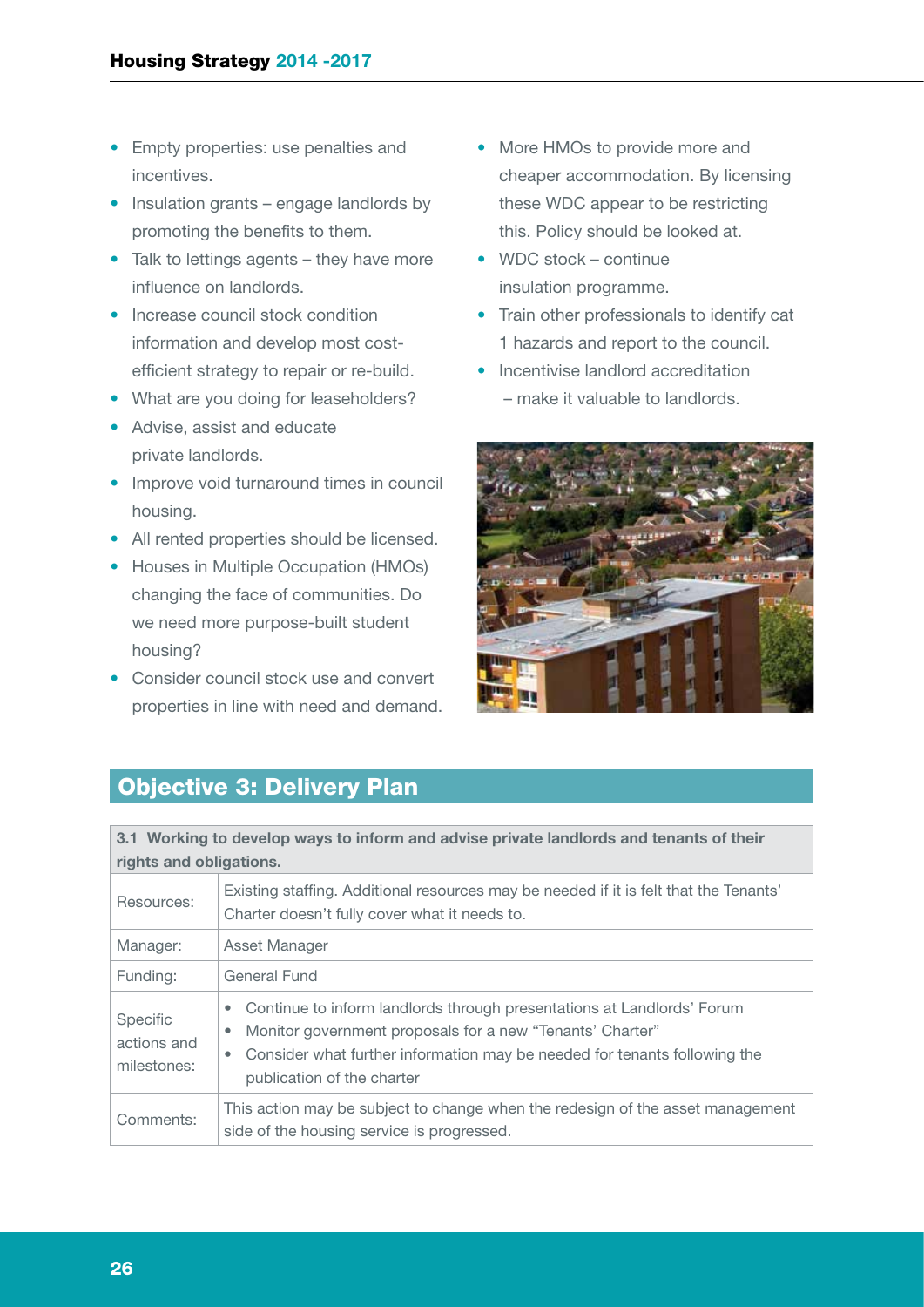| 3.2 Developing an enforcement policy for private sector housing to be followed where |
|--------------------------------------------------------------------------------------|
| landlords fail to engage or respond to more informal approaches.                     |

| Resources:                             | Existing staffing resources.                                                                                                                                                                                             |  |  |  |  |
|----------------------------------------|--------------------------------------------------------------------------------------------------------------------------------------------------------------------------------------------------------------------------|--|--|--|--|
| Manager:                               | Asset Manager                                                                                                                                                                                                            |  |  |  |  |
| Funding:                               | General Fund                                                                                                                                                                                                             |  |  |  |  |
| Specific<br>actions and<br>milestones: | Review existing policy and identify the changes needed<br>$\bullet$<br>Draw up new policy proposals<br>$\bullet$<br>Report to Executive for approval by September 2014<br>$\bullet$<br>Implement new policy<br>$\bullet$ |  |  |  |  |
| Comments:                              | This action may be subject to change when the redesign of the asset management<br>side of the housing service is progressed.                                                                                             |  |  |  |  |

**3.3 Refreshing our data on Houses in Multiple Occupation (HMOs) and investigating whether to extend the licensing of HMOs to other HMOs not currently covered.**

| Resources:                             | The data collection and analysis exercise is a substantial piece of work that will<br>require additional resources of around £7,000.                                                                                                                                                                              |
|----------------------------------------|-------------------------------------------------------------------------------------------------------------------------------------------------------------------------------------------------------------------------------------------------------------------------------------------------------------------|
| Manager:                               | Asset Manager                                                                                                                                                                                                                                                                                                     |
| Funding:                               | General Fund                                                                                                                                                                                                                                                                                                      |
| Specific<br>actions and<br>milestones: | Bid during 2014/15 for funding for data collection project<br>$\bullet$<br>Subject to resources carry out data collection and analysis exercise during<br>۰<br>2015/16<br>Draw up proposals<br>$\bullet$<br>Consult on proposals<br>۰<br>Policy decision and implementation to follow during 2016/17<br>$\bullet$ |
| Comments:                              | This action may be subject to change when the redesign of the asset management<br>side of the housing service is progressed.                                                                                                                                                                                      |

| 3.4 Investigating whether to introduce additional licensing for buildings converted into flats |
|------------------------------------------------------------------------------------------------|
| and also for shared houses.                                                                    |

| Resources:                                    | See 3.3 above                                                                                                                                                                   |
|-----------------------------------------------|---------------------------------------------------------------------------------------------------------------------------------------------------------------------------------|
| Manager:                                      | Asset Manager                                                                                                                                                                   |
| Funding:                                      | <b>General Fund</b>                                                                                                                                                             |
| <b>Specific</b><br>actions and<br>milestones: | See 3.3 above                                                                                                                                                                   |
| Comments:                                     | This will be run in tandem with item 3.3 above. This action may be subject to<br>change when the redesign of the asset management side of the housing service is<br>progressed. |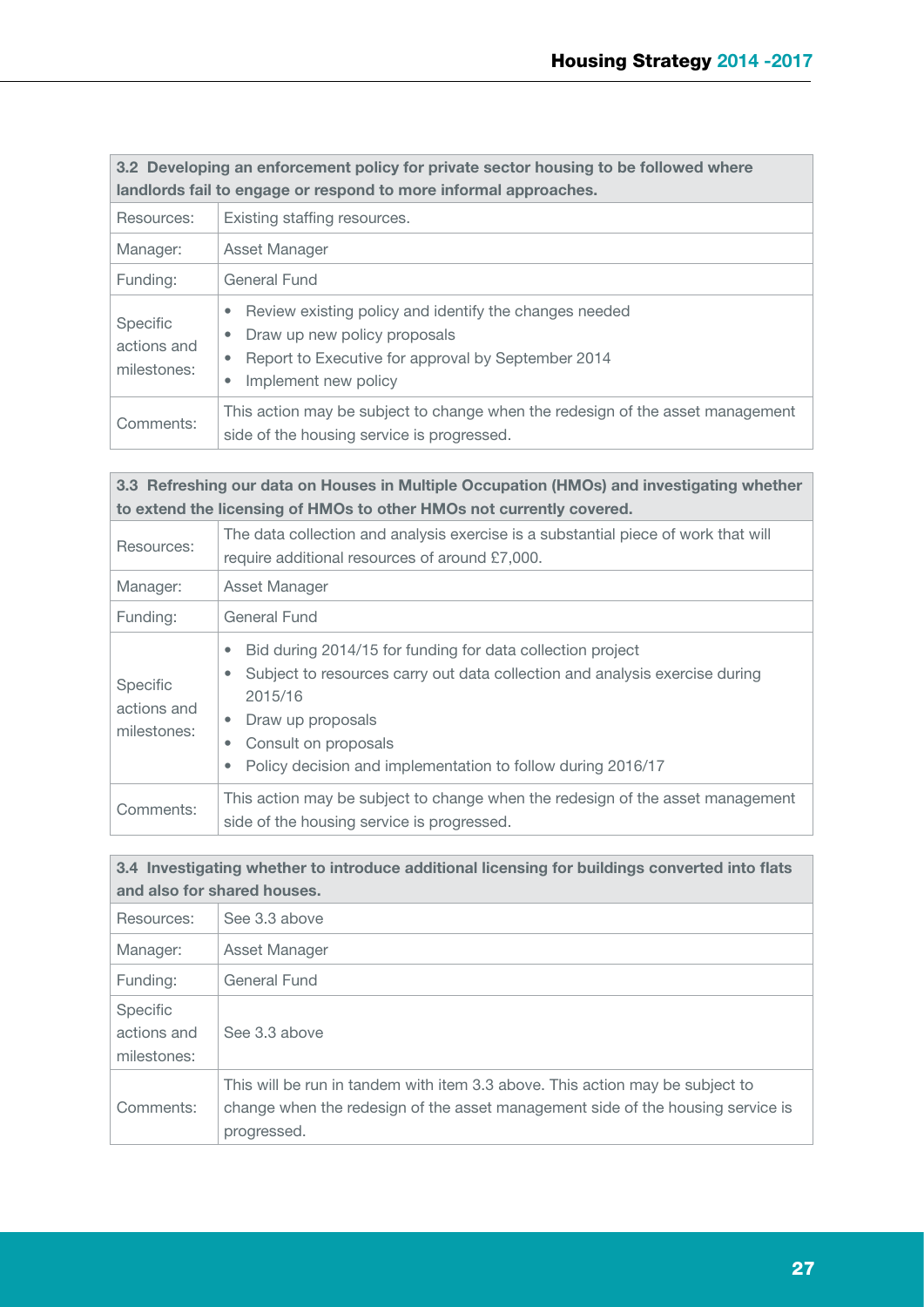| 3.5 Completing a pilot scheme remodelling Home Improvement Agency services on a |                                                                                                                                                                                                                                                          |  |
|---------------------------------------------------------------------------------|----------------------------------------------------------------------------------------------------------------------------------------------------------------------------------------------------------------------------------------------------------|--|
| cross-tenure basis across southern Warwickshire and evaluating the results.     |                                                                                                                                                                                                                                                          |  |
| Resources:                                                                      | Resources for pilot scheme already in place. Subsequent resource requirements will<br>be identified in the review phase.                                                                                                                                 |  |
| Manager:                                                                        | Asset Manager                                                                                                                                                                                                                                            |  |
| Funding:                                                                        | General Fund/Capital Programme                                                                                                                                                                                                                           |  |
| Specific<br>actions and<br>milestones:                                          | Complete the pilot scheme by 31/12/2014<br>۰<br>Review the outcome of the pilot by 31/3/2015<br>۰<br>Report to Executive with further proposals in first part of 2015/16<br>$\bullet$<br>Implementation to follow in second part of 2015/16<br>$\bullet$ |  |
| Comments:                                                                       | This action may be subject to change when the redesign of the asset management<br>side of the housing service is progressed.                                                                                                                             |  |

**3.6 Building on our working relationship with the University of Warwick in relation to student housing in the district.**

| Resources:                                    | <b>Existing resources</b>                                                                                                                                          |
|-----------------------------------------------|--------------------------------------------------------------------------------------------------------------------------------------------------------------------|
| Manager:                                      | Asset Manager                                                                                                                                                      |
| Funding:                                      | General Fund                                                                                                                                                       |
| <b>Specific</b><br>actions and<br>milestones: | Continue with existing working arrangements<br>$\bullet$<br>Monitor their effectiveness<br>$\bullet$<br>Adapt as necessary over the three year period<br>$\bullet$ |
| Comments:                                     | This action may be subject to change when the redesign of the asset management<br>side of the housing service is progressed.                                       |

| 3.7 Reviewing the Housing Revenue Account Business Plan to ensure that our approach to<br>managing, maintaining and improving our own stock remains relevant and up-to-date. |                                                                            |  |
|------------------------------------------------------------------------------------------------------------------------------------------------------------------------------|----------------------------------------------------------------------------|--|
| Resources:                                                                                                                                                                   | Part of existing staffing responsibilities                                 |  |
| Manager:                                                                                                                                                                     | Abigail Hay                                                                |  |
| Funding:                                                                                                                                                                     | <b>Housing Revenue Account</b>                                             |  |
| Specific<br>actions and<br>milestones:                                                                                                                                       | Quarterly operational reviews<br>۰<br>Annual strategic review<br>$\bullet$ |  |
| Comments:                                                                                                                                                                    | This needs to link with the development of an Asset Management Strategy    |  |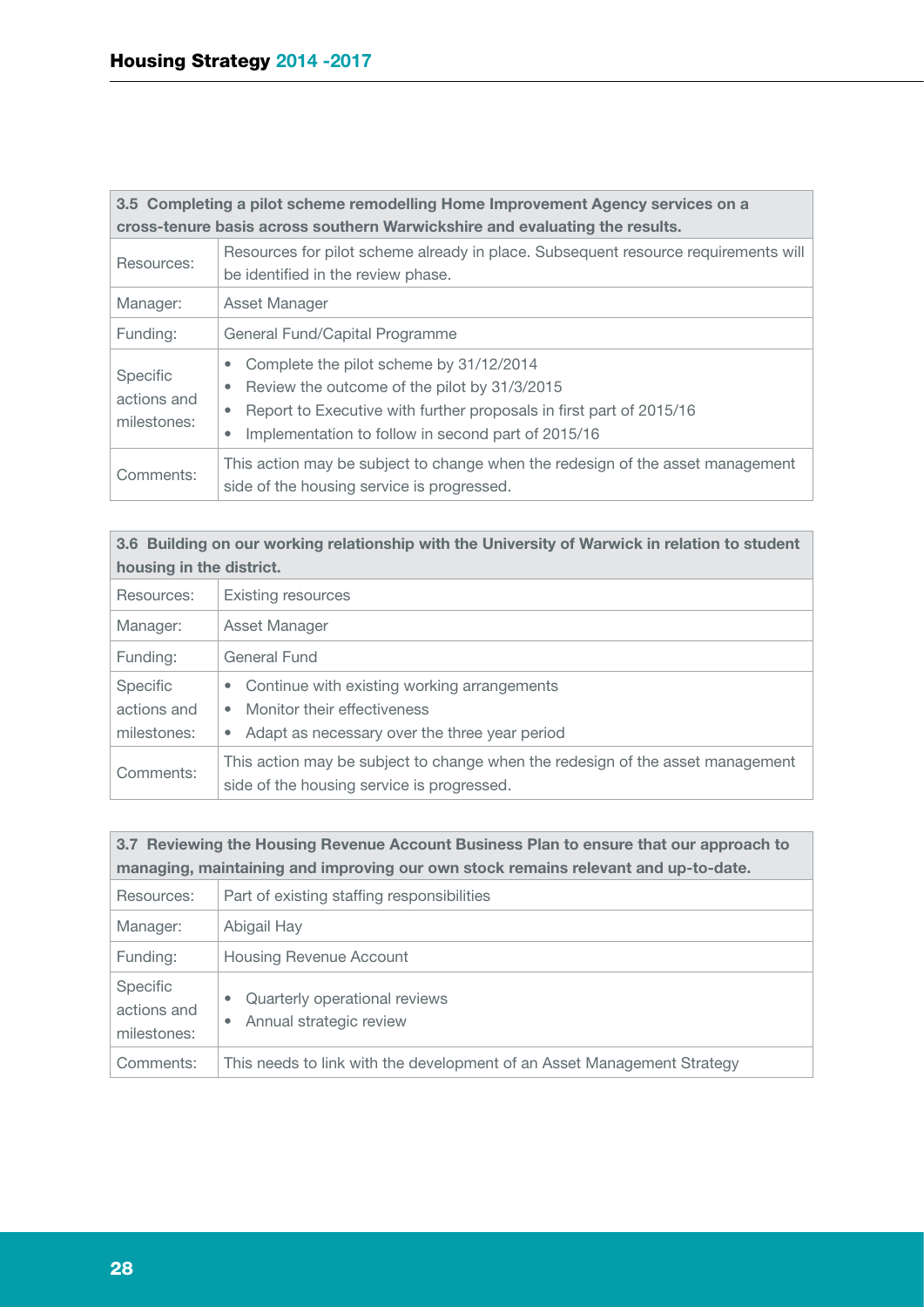**3.8 Engaging with our council tenants to develop a WDC Standard for homes and neighbourhoods that exceeds the Decent Homes Standard and that embraces customer choice where possible.**

| Resources:                                    | Policy development will be done by existing staff but resources to deliver the new<br>standard will be a consideration as part of the policy development process and will<br>need to feed into the Asset Management Strategy and business plan. |
|-----------------------------------------------|-------------------------------------------------------------------------------------------------------------------------------------------------------------------------------------------------------------------------------------------------|
| Manager:                                      | Jacky Oughton                                                                                                                                                                                                                                   |
| Funding:                                      | <b>Housing Revenue Account</b>                                                                                                                                                                                                                  |
| <b>Specific</b><br>actions and<br>milestones: | Plan to be in place by end of December 2014<br>۰<br>New standards to be in place by April 2015<br>$\bullet$                                                                                                                                     |
| Comments:                                     | This can be introduced as part of the service standards being developed out of the<br>Tenant Panel Away Day Action Plan due to be in place by April 2015                                                                                        |

| 3.9 Looking at how to creatively manage our housing assets by developing a new Asset<br><b>Management Strategy.</b> |                                                                                                                                                                                                                                                                           |  |
|---------------------------------------------------------------------------------------------------------------------|---------------------------------------------------------------------------------------------------------------------------------------------------------------------------------------------------------------------------------------------------------------------------|--|
| Resources:                                                                                                          | This will be led by the Asset Manager but may require external support from<br>consultants, stock condition surveyors etc. A full project plan will be worked up by<br>the Asset Manager and any new resources required will be subject to the normal<br>bidding process. |  |
| Manager:                                                                                                            | Asset Manager                                                                                                                                                                                                                                                             |  |
| Funding:                                                                                                            | <b>Housing Revenue Account</b>                                                                                                                                                                                                                                            |  |
| <b>Specific</b><br>actions and<br>milestones:                                                                       | To be developed during 2015/16                                                                                                                                                                                                                                            |  |
| Comments:                                                                                                           | This is connected to a number of other actions as set out earlier in the plan and may<br>be subject to change following the appointment of an Asset Manager.                                                                                                              |  |

| 3.10 Reviewing our management of leaseholder properties. |                                                                                                                                                                                                                                                       |
|----------------------------------------------------------|-------------------------------------------------------------------------------------------------------------------------------------------------------------------------------------------------------------------------------------------------------|
| Resources:                                               | Staffing resource in place. The review may identify a need for additional resources<br>(or savings that could be made) and appropriate bids will be made if required.                                                                                 |
| Manager:                                                 | Abigail Hay                                                                                                                                                                                                                                           |
| Funding:                                                 | <b>Housing Revenue Account</b>                                                                                                                                                                                                                        |
| <b>Specific</b><br>actions and<br>milestones:            | Review IT systems by 1/6/14<br>۰<br>Develop policies and procedures by 1/10/14<br>۰<br>Prepare action plan for service improvement by 31/12/14<br>$\bullet$<br>Implement action plan with new system to be fully operational by 31/12/15<br>$\bullet$ |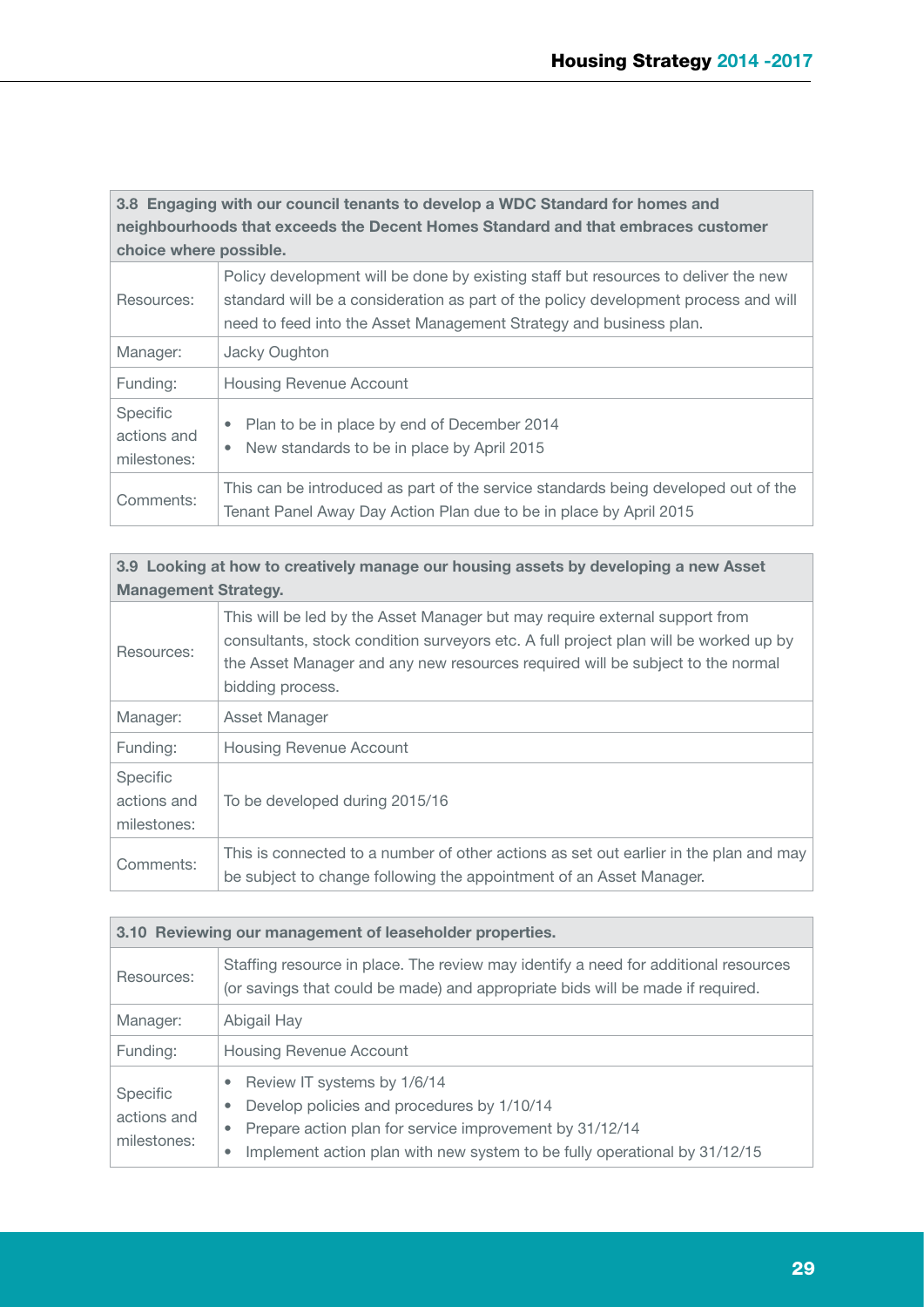### The strategic process

In early 2013 a suggested template for the priorities for the strategy was prepared and approved by the council's Overview & Scrutiny Committee. This proposed three draft priorities: "meeting housing need"; "improving existing stock"; and "support services".

While undertaking a desktop analysis of the strategic environment within which the strategy was being developed, we publicised and circulated these priorities for comment to:

- Parish, town, district and county councillors;
- Warwick District Council housing staff and tenants' representatives;
- The Housing Sounding Board (which includes a range of voluntary sector organisations);
- Warwickshire County Council's Public Health, Supporting People and Social Care teams;
- Local housing associations' development and management staff;
- Warwickshire Rural Community Council;
- Neighbourhood forums:
- Neighbouring local authorities:
- Landlord Steering Group; and
- The Local Enterprise Partnership.

In addition an article was placed on the council's intranet inviting views from all staff, a press release was issued, an alert was put out on Twitter and a stand was taken at a Tenants' Open Day. A large number of responses were received and there was very little disagreement that the three priorities were broadly correct although it became apparent that some amendment to the wording was required to encompass the wider range of issues raised. This resulted in the three priorities that have been considered in this strategy.

We then set about analysing the options for delivering those objectives. We again felt that it was important to involve stakeholders in this process so we held an Options Workshop session. This was a two-hour brainstorming session and was run three times during the day: in the morning, the afternoon and the evening. We invited all of the people and groups listed above and over the course of the day some 57 people attended to give their views. At each session attendees were split up into three separate groups, one for each priority and, facilitated by a member of staff, each group discussed their priority and generated ideas as to what the council and its partners should be doing to try to tackle the issues.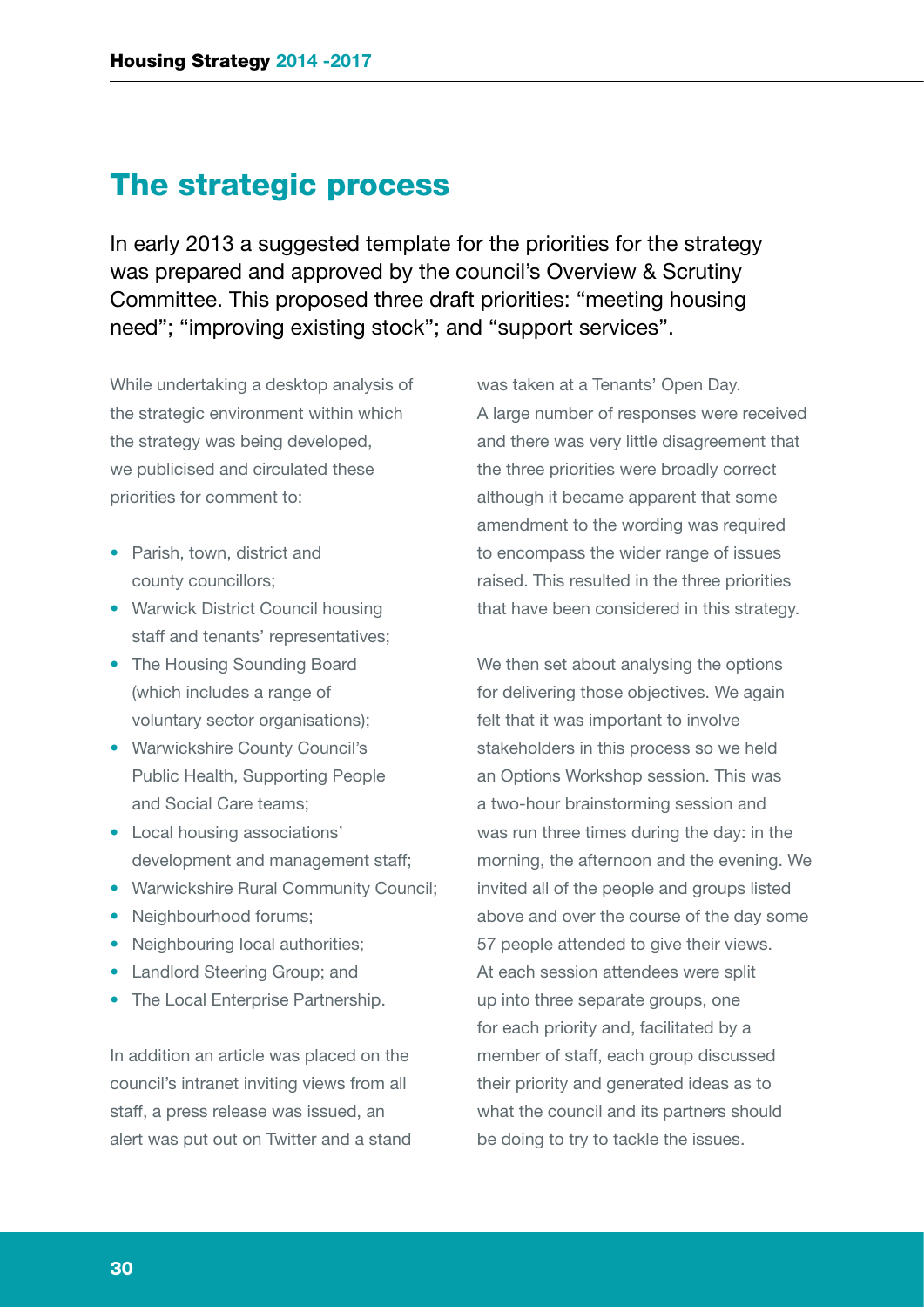

This provided us with an extensive list of comments and ideas which we used to develop a set of outline actions for each priority. These were incorporated into the strategy and approved by the council in December 2013. Further work was then done to draw up the more detailed delivery plans that are now included in this document.

The delivery plans will be monitored by the Interim Housing & Property Services Board on a quarterly basis. The strategy itself will be subject to a desktop review in twelve months' time to ensure that the priorities remain relevant and then to a full review after two years in preparation for a new strategy from 2017.

# Background documents and data sources

A Shared Vision: Warwick District's Sustainable Community Strategy 2009-2026 Warwick District Council Strategic Housing Market Assessment (GL Hearn 2012) Warwick District Council Local Plan Revised Development Strategy (WDC, 2013) Warwickshire Observatory (http://www.warwickshireobservatory.org/) Census 2011 (http://www.ons.gov.uk/ons/guide-method/census/2011/index.html) Nomis – official labour market statistics (https://www.nomisweb.co.uk/) Warwick Health Profile 2013 (Public Health England 2013) Warwick District Council Private Sector Housing Stock Condition Survey (ORS 2012) Warwick District Council Housing Business Plan 2012- 2062 Laying the foundations: a housing strategy for England (HMG 2011) The Warwickshire Local Investment Plan (2011) Warwickshire Joint Strategic Needs Assessment 2012/2013 The Warwickshire Shadow Health and Wellbeing Board Interim Strategy (WCC 2013) Warwick District Council Homelessness Strategy 2010 – 2015 Gypsy & Traveller Accommodation Assessment for Warwick District (Salford University 2012) Warwick District Council Empty Homes Strategy 2011-2014